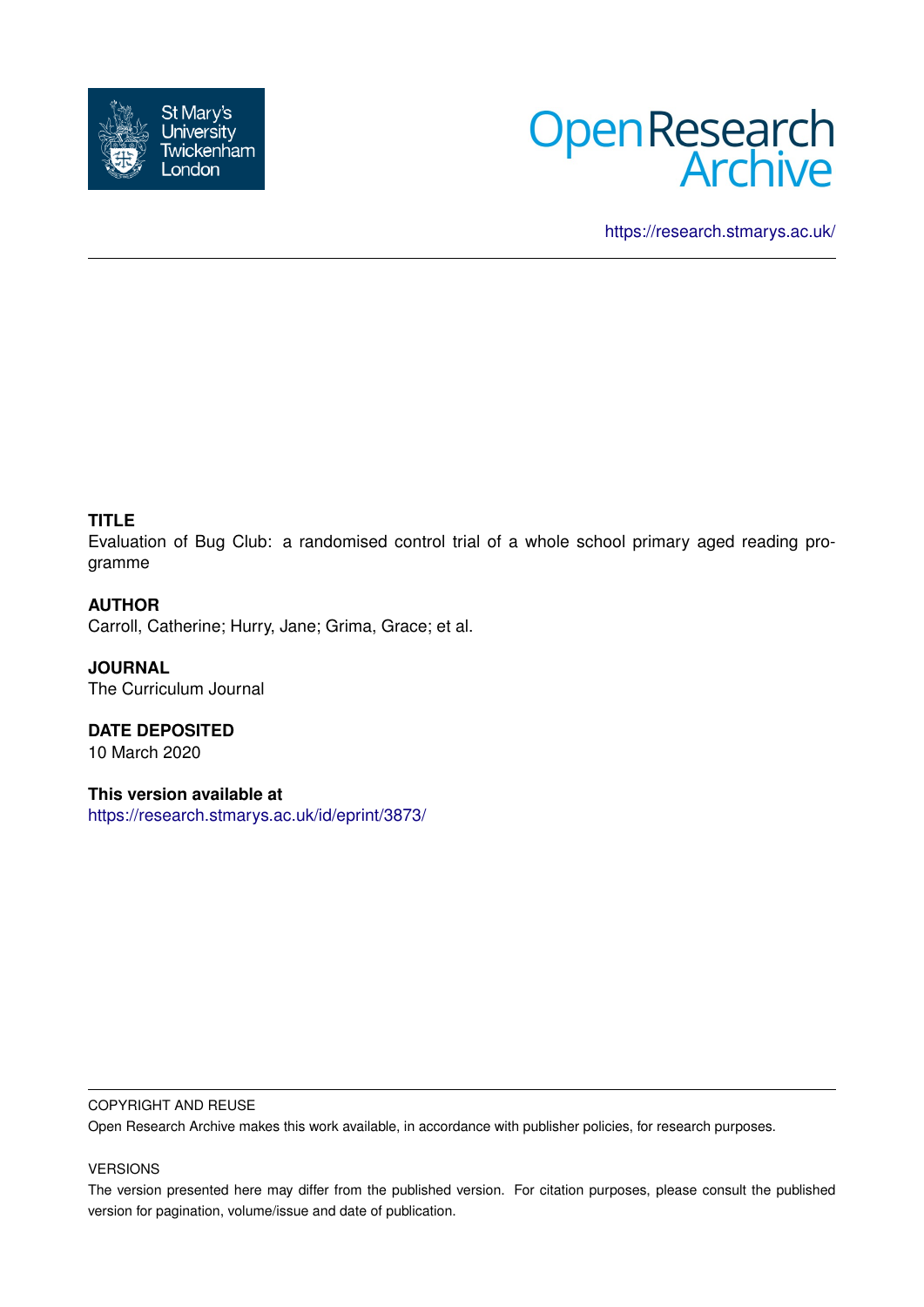# **Evaluation of Bug Club: a randomised control trial of a whole school primary aged reading programme**

## **Abstract**

Literacy levels for children leaving primary school, internationally, remain a cause for concern. There is a limited evidence base for whole school reading programmes and resources in the first two years of primary school compared to studies of interventions for children with reading difficulties. This study used a longitudinal randomised control trial (RCT) design to evaluate the efficacy of Bug Club; a whole school reading programme. Data from1273 pupils in Years 1 and 2 from 30 schools in the United Kingdom were analysed. A new cohort of 1425 Year 1 pupils was recruited in the second year. Over two terms, the experimental group made 1.75 more standardized points progress in reading compared to the control group, a small but significant effect. A replication study in the second year did not elicit the same significant gains. Over five terms, experimental pupils were 11 months ahead on age equivalent reading scores, relative to their chronological age. This study is the first of its type to evaluate the efficacy of a whole school reading programme in the United Kingdom. The findings contribute to an emerging understanding of what pupil progress might be expected as a result of a whole school reading programme.

Key words: reading programme, literacy, primary school, randomised control trial,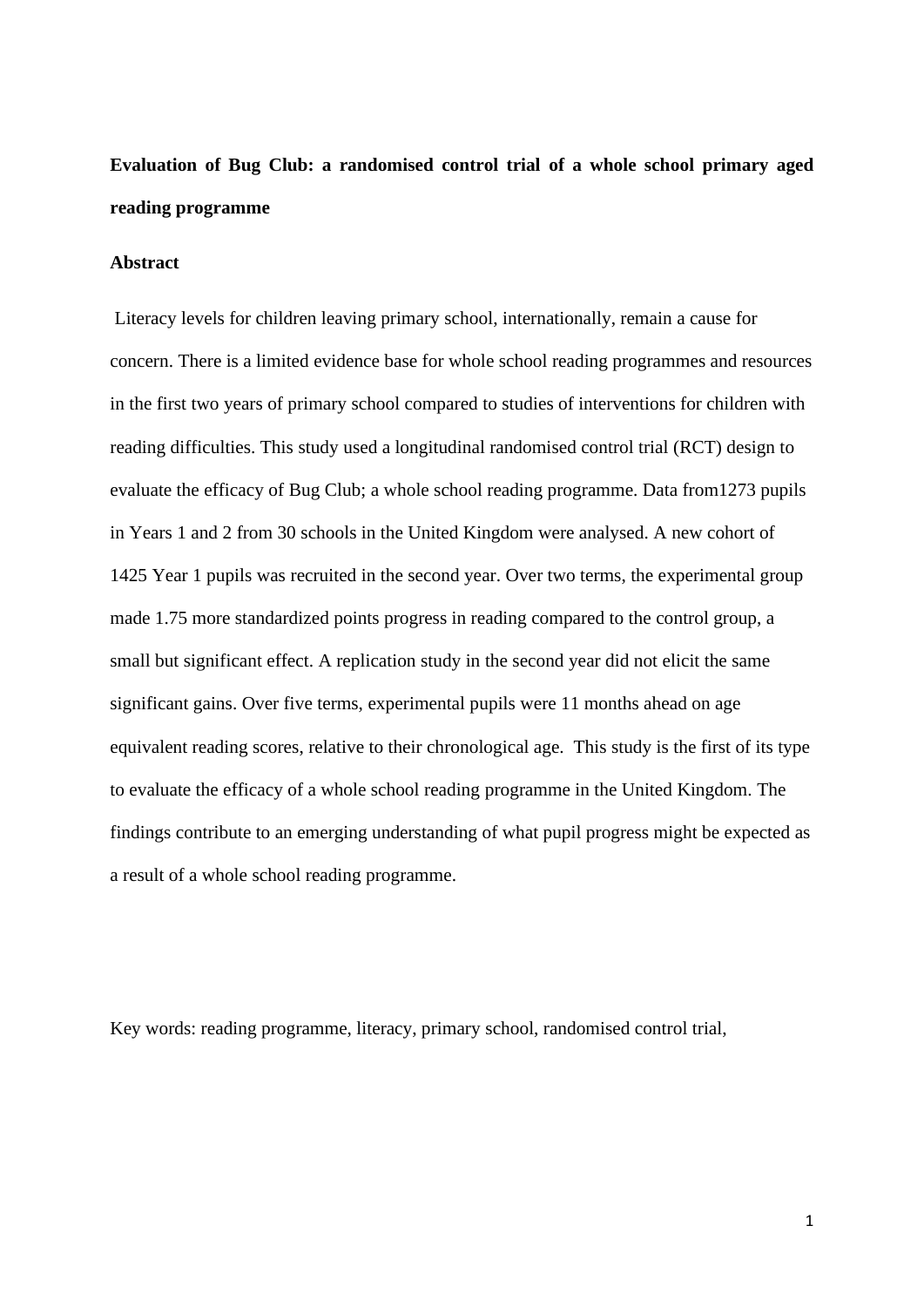#### **Introduction**

#### *Literacy attainment for children in England*

Literacy levels for children and young adults in England continue to remain a cause for concern. Interim 2018 national attainment figures in England at the end of primary school (age 11) show that 75% of children achieved the desired standard in reading (DfE, 2018). Therefore, a quarter of eleven year olds in England left primary school without the literacy skills deemed necessary to effectively access the secondary school curriculum. A recent report from the Organisation for Economic Cooperation and Development (OECD) showed how this disparity continues into the 16-24 age group with almost 30% failing to attain a level 2 (expected standard) qualification in literacy in England (Kuczera, Field, and Windisch 2016). Moreover, the same OECD report found that unlike most developed OECD countries, young adults in England perform no better than older adults in the 55-65 age group.

The long term impact of low literacy levels for individuals and society more broadly are well documented. Unemployed adults are twice as likely to have a weak literacy skills as those in employment (Desjardins et al. 2013). Adults with lower levels of literacy are more likely to experience poorer physical health (Pigmone and DeWalt 2006). The costs to the public purse of failing to read at primary school to the age of 37 have been estimated at between £44,797 and £ 53,098 for each individual (Gross 2006). This data clearly shows the importance of improving literacy skills at all ages, but especially as young as possible to prevent the cumulative impact for an individual of a failure to achieve proficiency and confidence in reading in the early years. Whilst there is a wealth of research on some instructional practices, such as the importance of explicit phonics teaching, there is little research evidence available for schools to make evidence informed choices about the selection of whole school reading programmes, which include such things as reading resources.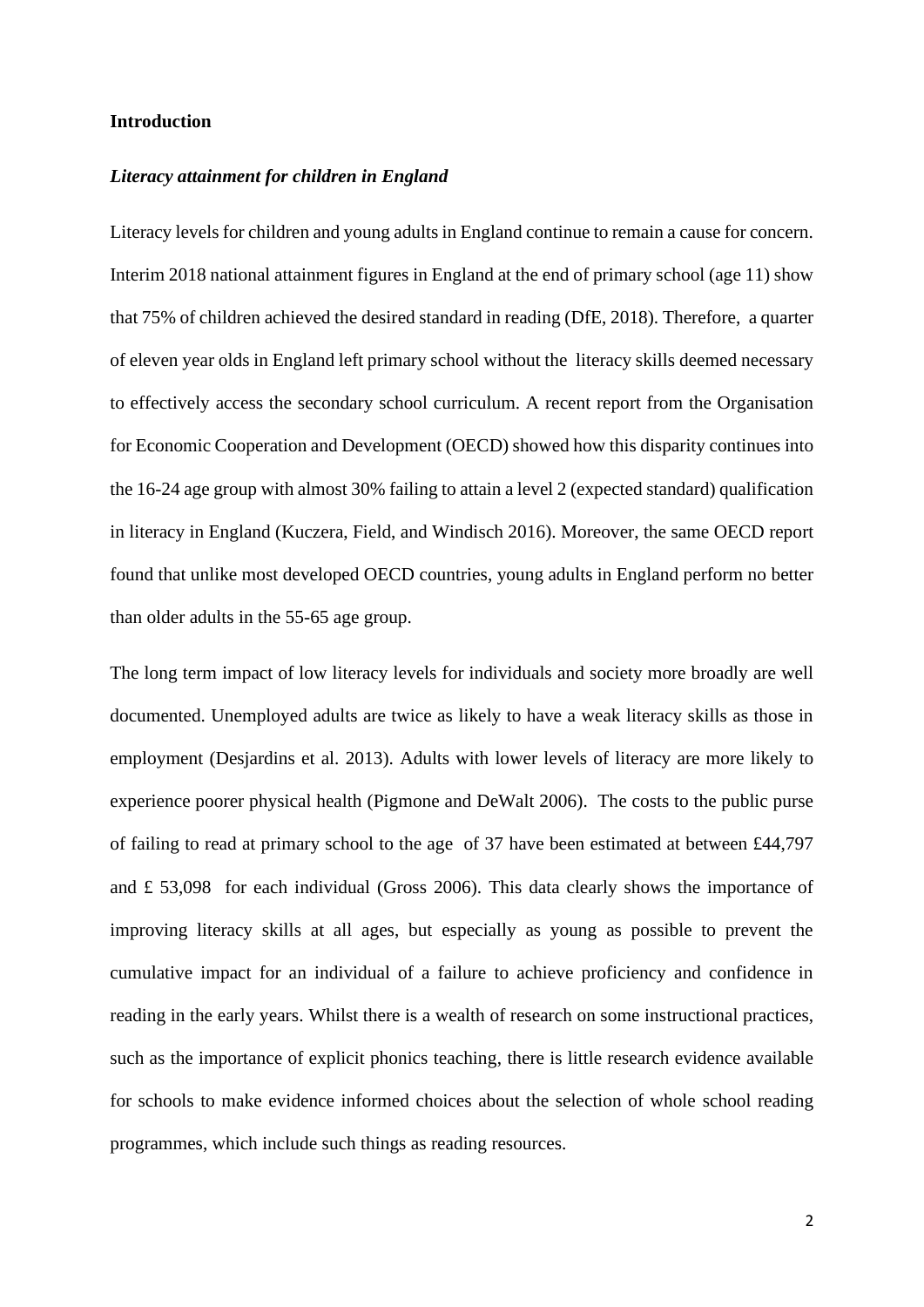#### *Bug Club Reading Programme*

Bug Club is a whole school reading programme, based on the principles of guided reading and synthetic phonics. It is a commercial programme designed to be attractive to schools because it addresses key dimensions of the school's literacy curriculum relating to appropriate reading material and phonics resources, and their use. It is offered as part of, rather than in addition to, standard literacy provision.

The pedagogical principles and activities included in the Bug Club programme reflect many of the evidence informed approaches that have been shown to improve reading in the early years of school. These approaches include: the development of pupils' speaking and listening skills; a balanced and engaging approach to developing reading, which combines both decoding and comprehension skills; a systematic approach to phonics teaching and supporting pupils to develop their own comprehension monitoring skills (Higgins et al., 2017). Moreover, by focusing on greater collaboration between home and school, the programme draws on research which highlights that parent involvement has a positive effect on children's reading acquisition (Scanlon, Anderson and Sweeney 2016, Sénéchal, and Young 2008).

# *The challenges of researching and assessing the effectiveness of reading programmes in the early years of primary school*

Three obstacles, in particular, present challenges in researching and assessing the effectiveness of reading programmes in the early years of primary school. The first relates to the well documented challenges of undertaking RCTs in schools more generally (Hanley et al. 2016). These challenges include, for example, to what extent the classroom environment with all its multiple interactions can allow for the 'standardisation' required of interventions in RCT approaches. Notwithstanding the issues of fidelity to the intervention, the short-term nature of RCTs, at best lasting for one year in terms of reading, do not always allow for sufficient time to embed effective changes in teacher practice in order to allow the 'best circumstances' for the intervention to succeed.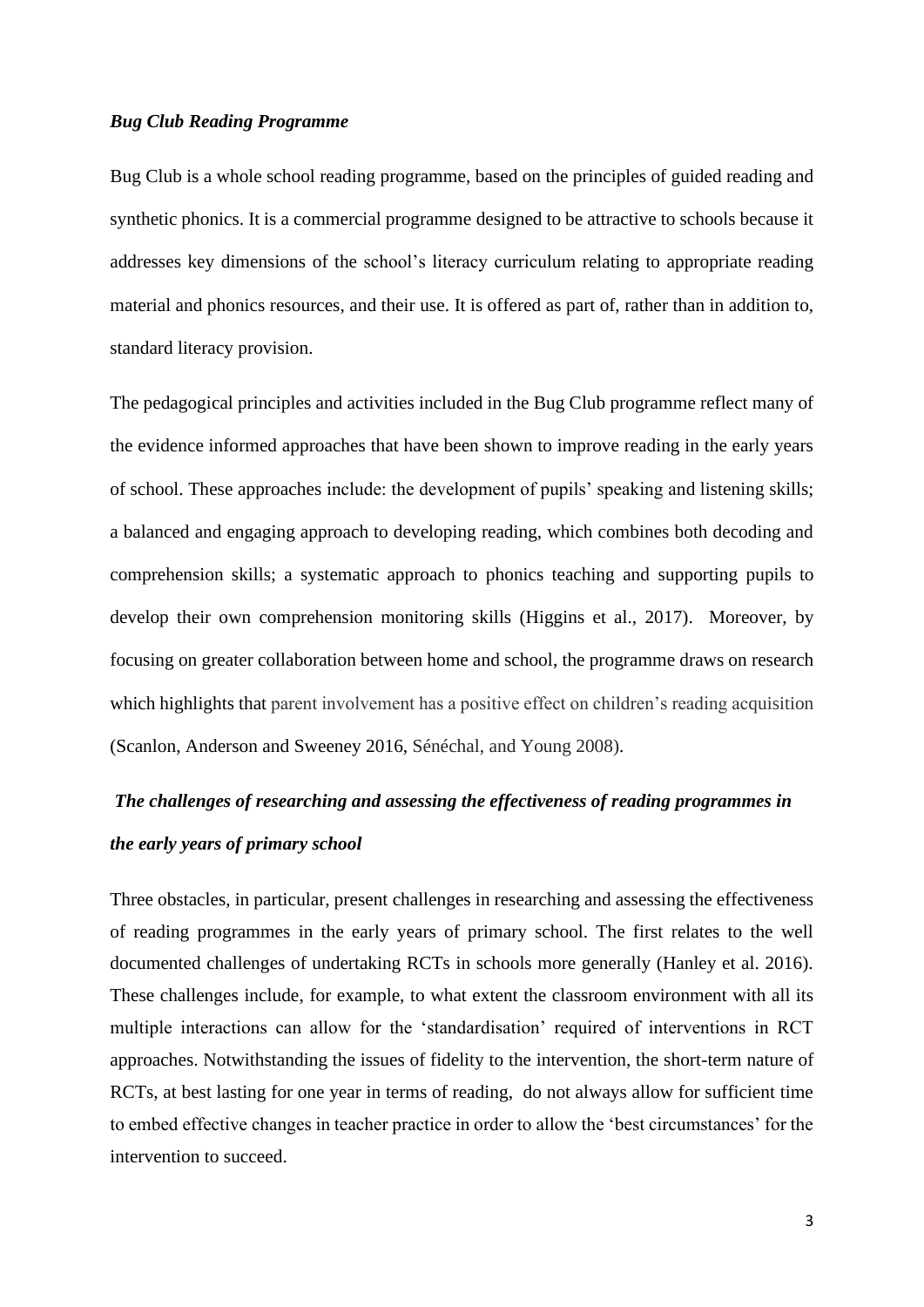Secondly, although there exists a large number of RCTs and meta-analyses studies on reading programmes internationally, these are predominantly targeted at small groups and individual pupils who have or are at risk if falling behind in literacy. Thirdly, and most pertinent to this study is that, the whole school reading programmes that have been evaluated, differ to a lesser or greater extent in their content, structure, pedagogy and research design which can make comparing studies problematic. Slavin and colleagues addressed this challenge in their review of effective reading programmes for pupils in the first two years of primary school by categorising the studies into four approaches to improving reading with this age group (Slavin et al. 2009). The four approaches were: reading curricula, instructional technology, instructional process programmes and a combination of curricular and instructional process. Their review of 63 beginning reading studies (randomised or matched control with a minimum duration of twelve weeks) found that instructional process programmes, with a focus on alterations to daily teaching practice, resulted in children making the most progress in reading. In addition, cooperative learning and phonics instruction were a common element of more effective programmes.

Using Slavin et al.'s (2009) categorisation of reading approaches, the Bug Club programme is closest to the curricula approach with its emphasis on the provision of learning and teaching resources and an element of professional development in the form of a teacher toolkit. Table 1 provides a summary of the two specific studies; the Open Court Reading and The Reading Street programmes, included in the Slavin review, that have evaluated reading programmes that might also be defined as using a curricular approach and therefore share sufficient characteristics with Bug Club for comparison (Borman, Dowling and Schneck 2007, Wilkerson, Shannon and Herman 2007). Both programmes focus on decoding and comprehension across the primary years, but in addition, Open Court Reading includes a greater emphasis on writing. Teachers, for both programmes, were provided with guidance, reading and learning resources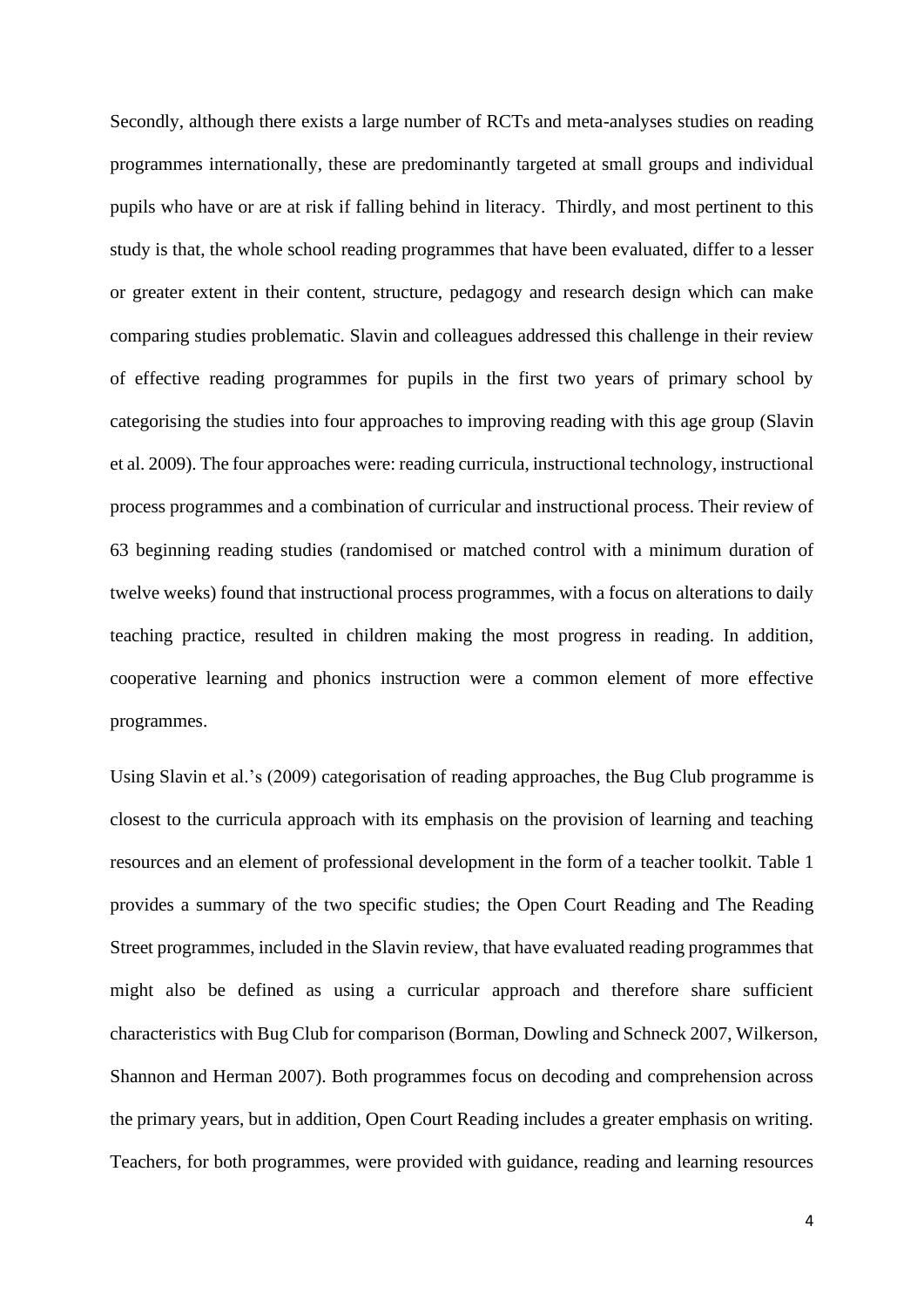for pupils in the classroom and at home. Despite the different measures used to assess vocabulary, decoding and comprehension, there were some trends with findings across both of the studies relevant to age range in this study. Both studies reported similar effect sizes for reading comprehension (0.17 and 0.15 respectively) and neither study found any significant differences between the intervention and controls groups for decoding. Both studies were undertaken for one year only. More recently, a multiyear  $(K - 5)$  scale up effectiveness trial of the Open Court Reading programme with 49 elementary schools (4,500 pupils and over 1000 teachers) in seven districts across the United States (US) found no statistically significant main effects on all pupils' reading performance in the first year of the study and a small negative effect  $(d = -0.09)$  in the second year (Vaden-Kiernan et al. 2018).

Table 1 here

## *The present study*

There are currently very few RCTs that have evaluated the impact of whole school reading programmes for children in the first years of primary school. Moreover, the findings from these few studies are inconclusive as to the efficacy of this approach. There is some evidence of a positive impact for reading comprehension but not for decoding. Reaching tentative conclusions are complicated by the variations in programme content emphasis, the different measures used and the lack of longitudinal research. This study evaluated the efficacy of the Bug Club whole school reading programme on the reading, spelling and vocabulary skills of pupils in the first two years of primary school in England and Northern Ireland. Specifically, the study sought to investigate if pupils following the Bug Club programme made more progress in literacy compared to a control group and if pupil characteristics influenced the impact of Bug Club. A longitudinal (five terms) and randomised control trial (RCT) design was used to evaluate the programme.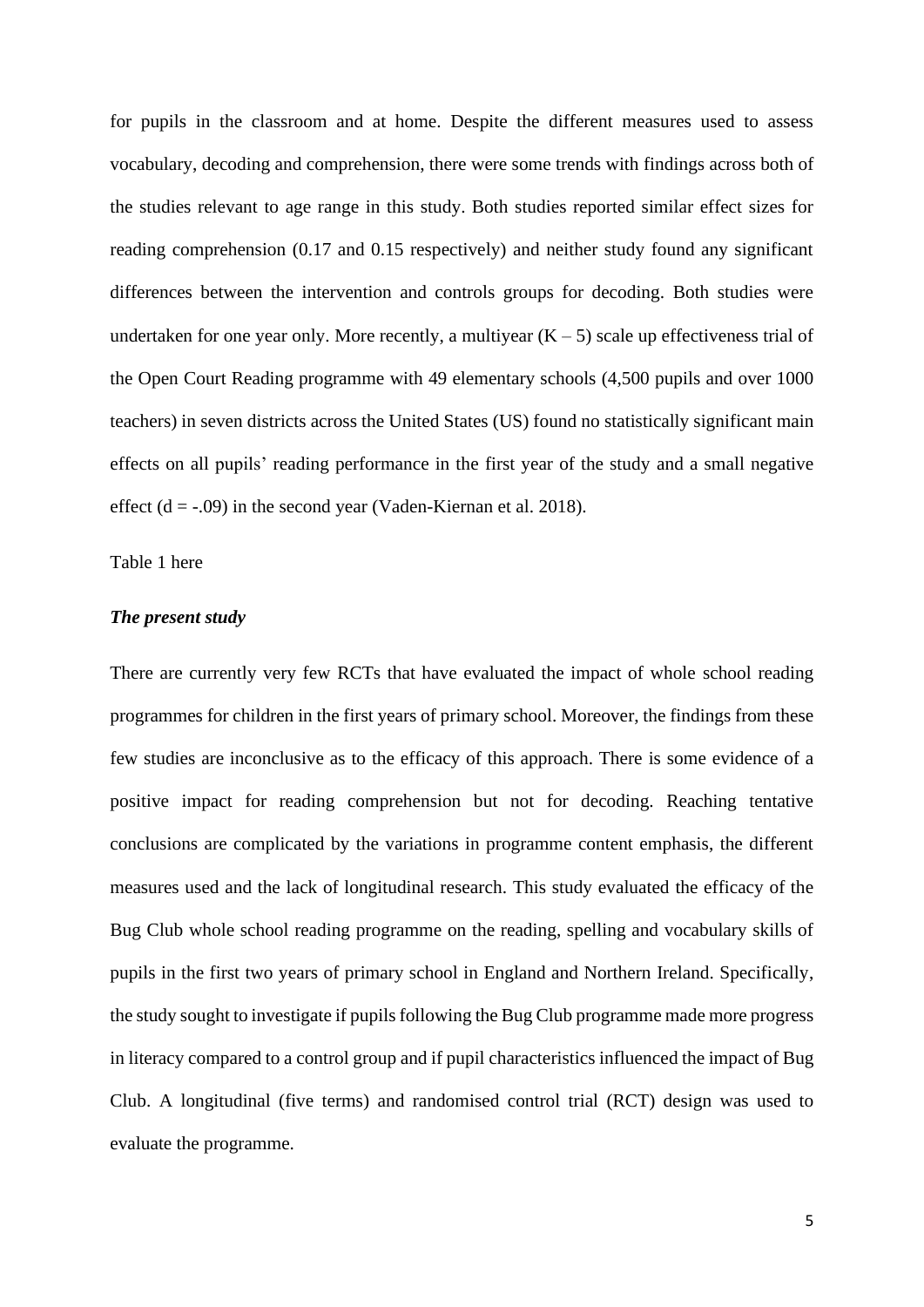#### **Methods**

#### *Research design and sample*

A randomised clustered control trial was implemented. Power analyses was run in Stata, Clustersamps with an alpha level  $= .05$ , power of 80%, assuming an effect size (d) of 0.224 and an intraclass correlation (ICC) of 0.0225, estimating a required sample size of 22 schools (11 intervention, 11 control). A final sample of 30 schools from England and Northern Ireland was achieved from an initial recruitment of 42 schools expressing interest in the Bug Club reading programme. The 42 schools were matched in pairs on the basis of: percentage Level 2 at KS1; geographical location (urban and rural); class size, percentage of Free School Meals (FSM – a measure of poverty, see below) and English as an Additional Language (EAL). The 21 pairs were randomly allocated to either Bug Club or control schools but due to poor matching on the overall sample on EAL two pairs were subsequently swapped to improve the overall match between intervention and control schools. Following the drop out of six control schools and the consequent loss of their paired Bug Club school, the final sample comprised 15 Bug Club schools and 15 control schools. In the second project year the control schools adopted Bug Club.

Pupils were assessed using the InCAS reading assessment battery (see Measures). In January 2015, Year 1 (Y1) and Year 2 (Y2) pupils were baseline tested in the original Bug Club schools (groups A and B in Table 2) and waiting list control schools (groups C and D). Bug Club schools then implemented Bug Club. Pupils were reassessed in July 2015 (A1). In the second year of the study (January 2016, A2) the control schools adopted Bug Club, the Y1 children from the previous year, now in Y2 were reassessed (n=656) and 769 new pupils were recruited and assessed in the original Bug Club (group  $E + a$  small number of new Y2) and control schools (group  $F + a$  small number of new Y2). Pupils in Y1 or Y2 at A2 were reassessed in July 2016  $(A3)$ .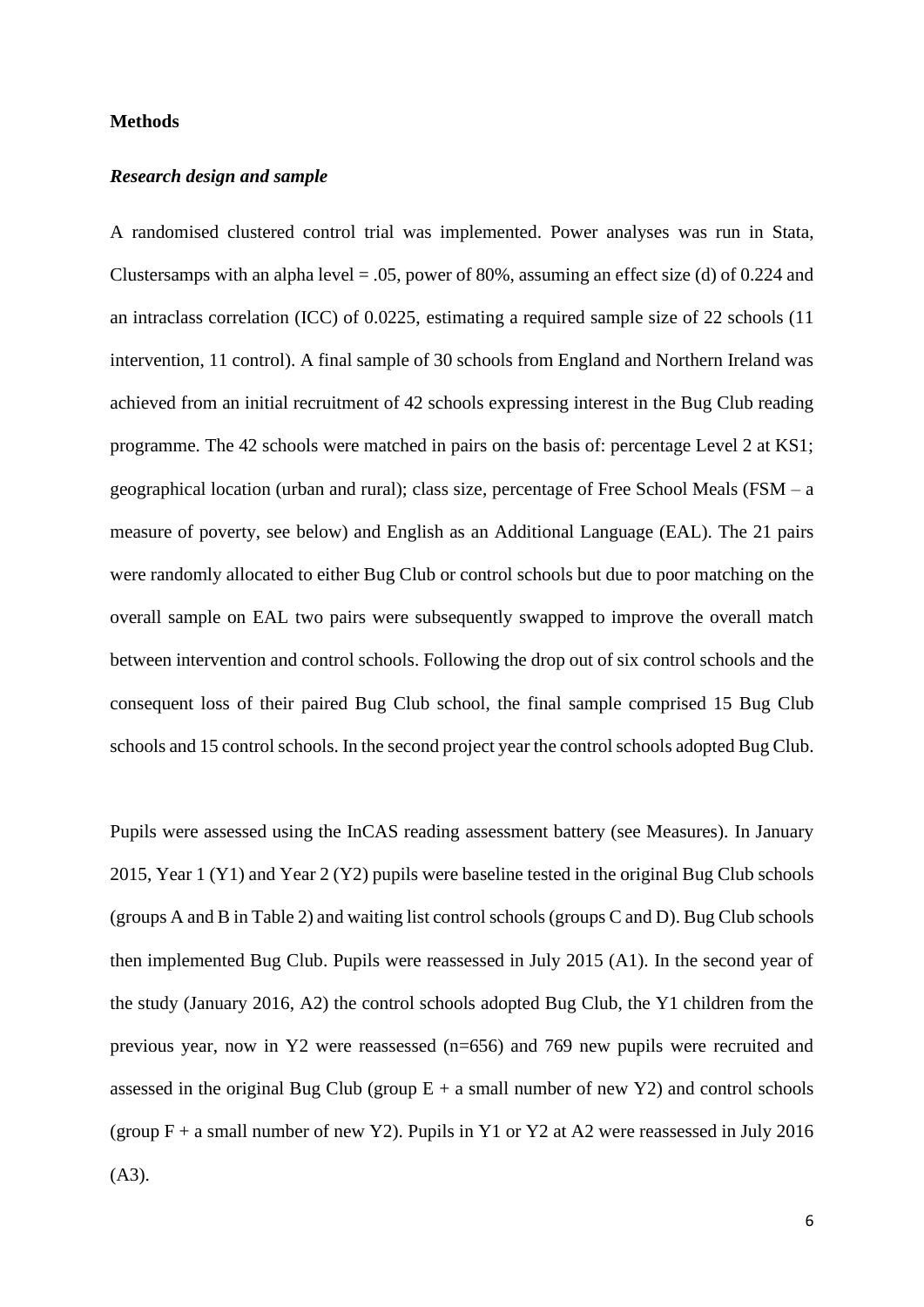## *Table 2: here*

This enabled the following four sets of analyses:

- 1) Baseline to A1, comparing Bug Club (groups A and B) with controls (groups C and D) (RCT)
- 2) Baseline to A2, comparing Bug Club and control pupils who were Y1 at baseline (group A with group C) (RCT)
- 3) Replication of 1 using a waiting list design, comparing control groups in 2015 (C and D from baseline to A1) with pupils in the same schools in 2016, now using Bug Club, (E and F from A2 to A3)
- 4) Follow up of Bug Club pupils over five terms, baseline to A3 (group A).

The numbers of participating pupils for whom Reading Standardised was available at Baseline (recruited Jan. 2015) or A2 (recruited Jan. 2016) are summarised in Table 3.

## *Table 3 here*

At A1 overall attrition was 11.7%, 7.4% in the control group and 15.9% in the Bug Club group which was largely accounted for by an agreed reduction in one Bug Club school which had oversampled. Attrition between baseline and A2 was only relevant to the Year 1 children recruited in 2015 and was 7.5% in Bug Club schools and 12.2% in control schools. From A2 to A3, this Bug Club group dropped from 320 to 279 (12.8%). Overall attrition from A2 to A3 was 10.9%, 8.8% in control schools and 12.8% in Bug Club schools. There was no statistically significant relationship between attrition at any of these points and either the relevant baseline measure of Reading Standardised or demographic variables uptake of free school meals (an indicator of poverty, see below). A meta-analysis of 35 RCT studies in education reported an average attrition rate of 16% with variation in average attrition rates in the experiment (14%)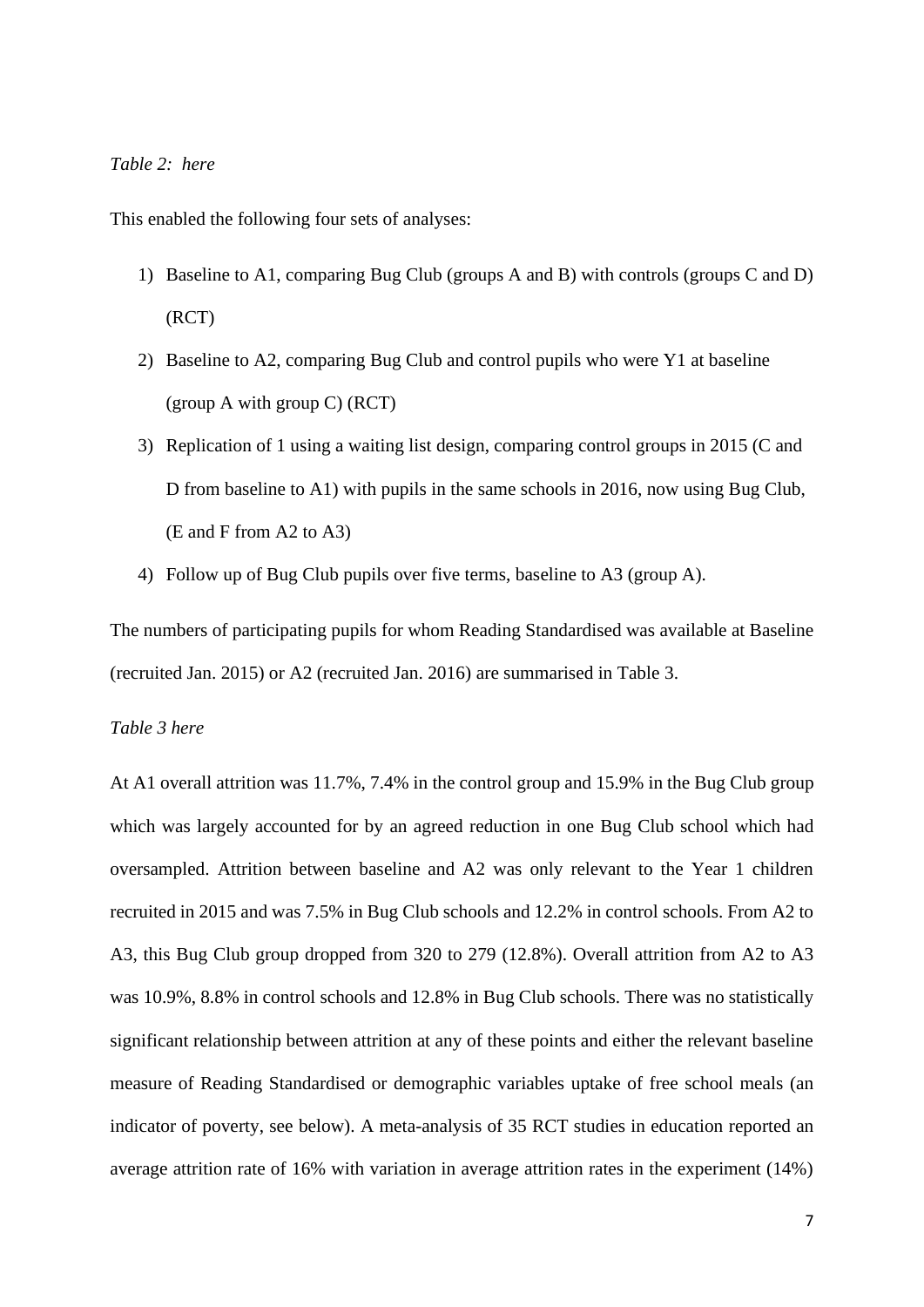and control groups (19%) (Valentine and McHugh 2007). Thus the attrition rates in this study reflect those of other RCTs in education.

Bug Club and control groups were compared at baseline and A2 with respect to pupil characteristics (gender, year group, English as an additional Language (EAL), Pupil Premium (PP) and were found to be well matched. The only significant difference was for PP at baseline, (chi-square  $(1, N = 1415) = 5.71$ ,  $p < 0.017$ ) where the control group had 20.1% PP compared to 15.3% in the Bug Club group. At the start of this study children living in low income families (roughly 15% of school children nationally) were eligible for free school meals and this has been a widely used proxy measure for poverty in England. During the study, free school meals were superseded by the PP, which essentially applied the same eligibility criteria.

#### *Measures*

The InCAS assessment for 5-11 year olds, was used to test the pupils' reading, spelling and developed ability at baseline, A1, A2 and A3. The InCAS programme is a widely used computerised assessment in English schools, particularly efficient for large scale testing, with age standardised norms and satisfactory reliability and validity (Merrell and Tymms 2007).

Rasch measurement (Bond and Fox 2001) was used to create equal interval scales for each of the InCAS scales and subscales. It effectively provides blind assessment. At baseline children were assessed in small groups, with a supervising adult (usually their classroom teacher or assistant). InCAS provides an assessment of overall reading ability (Reading Standardised) comprised of subscales for word recognition (select the target word from a choice of five), word decoding (select the target non-word from a choice of five), reading comprehension (selection of word from a choice of three that fits within a passage of text), spelling (single word spelling) and Developed Ability (subscales for picture vocabulary (select word given orally from a set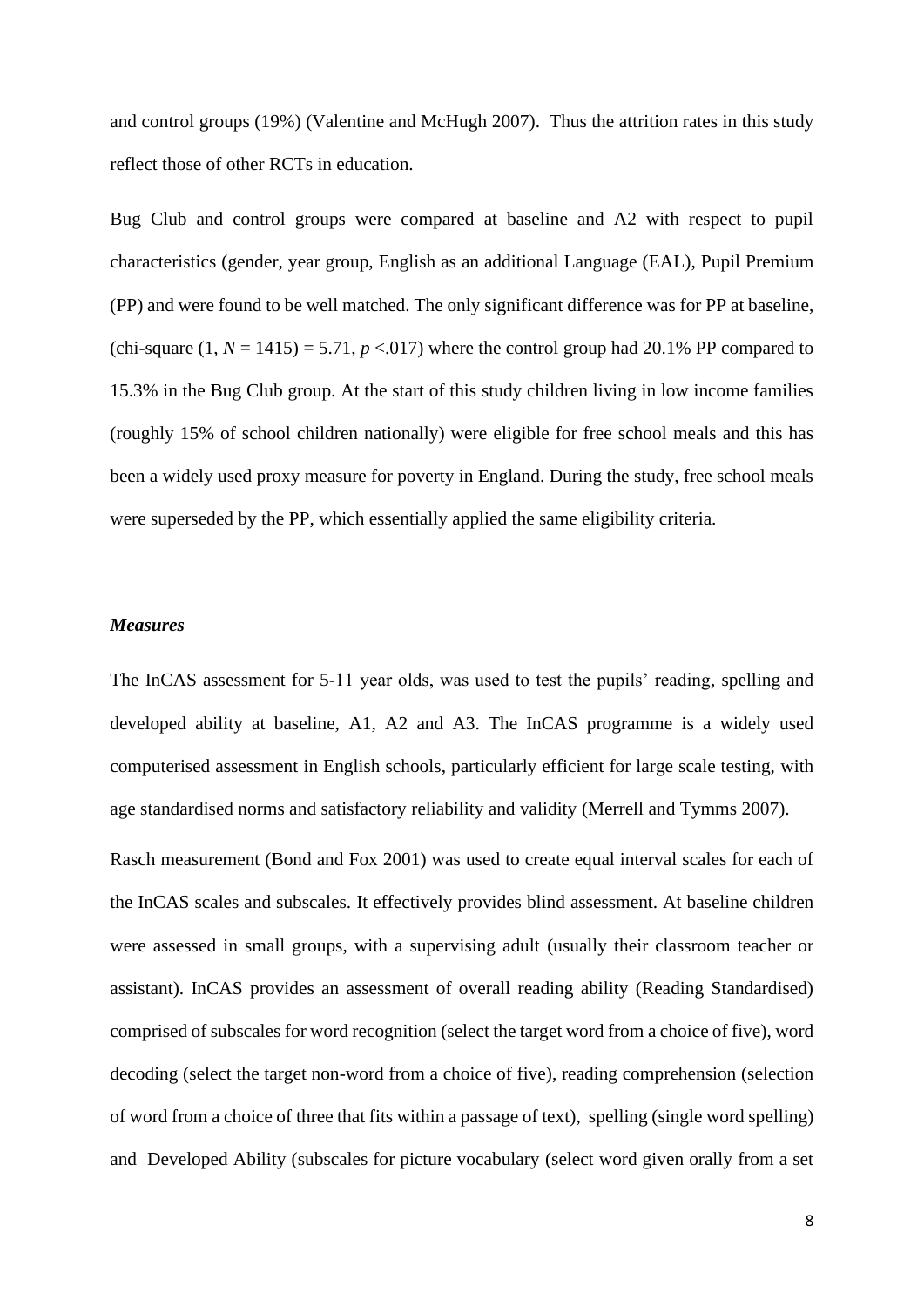of five pictures) and non-verbal ability (pattern recognition in a set of dots). Subscales are reported as age equivalents in years, raw and standardised scores are not available. Age equivalent scores were derived from a large national sample (Merrell and Tymms 2007). The InCAS data provides two standardised assessment scores, Reading and Developed Ability, with a mean of 100 and standard deviation of 15. Data on age and gender are collected as part of the InCAS package. School level data were collected on Free School Meals (FSM) and EAL pupil level data were collected from schools on Year group, PP and EAL.

#### *Intervention*

Bug Club is a whole school reading programme, based on the principles of guided reading and synthetic phonics. It is offered as part of, rather than in addition to, standard literacy provision. It is used primarily in Key Stage 1 in over 5000 schools in the United Kingdom (UK) and internationally in Australia and the Middle East. It combines fiction and nonfiction books with both print and online reading which can be supported by parents and carers in the home. It is designed to help children learn to read by providing carefully levelled books that "children would choose themselves". The Bug Club and Phonics Bug materials are designed to be used as follows:

1. Every book is accompanied by a comprehensive set of teacher notes, which enable the teacher to run a guided reading session. Typically, six children who are reading at the same level will join the teacher in a reading and discussion of the text, with their discussion guided by the notes provided. This usually lasts for 20–30 minutes and enables children to unpick the text and develop their comprehension. Photocopiable activities are also provided for each book, which the teacher can use if they wish as a follow-up to the guided reading session. During the guided session each child will have a copy of the text either in print or digitally via a tablet or laptop. Within Bug Club and Phonics Bug a teacher can assign a book digitally to a child's account for them to read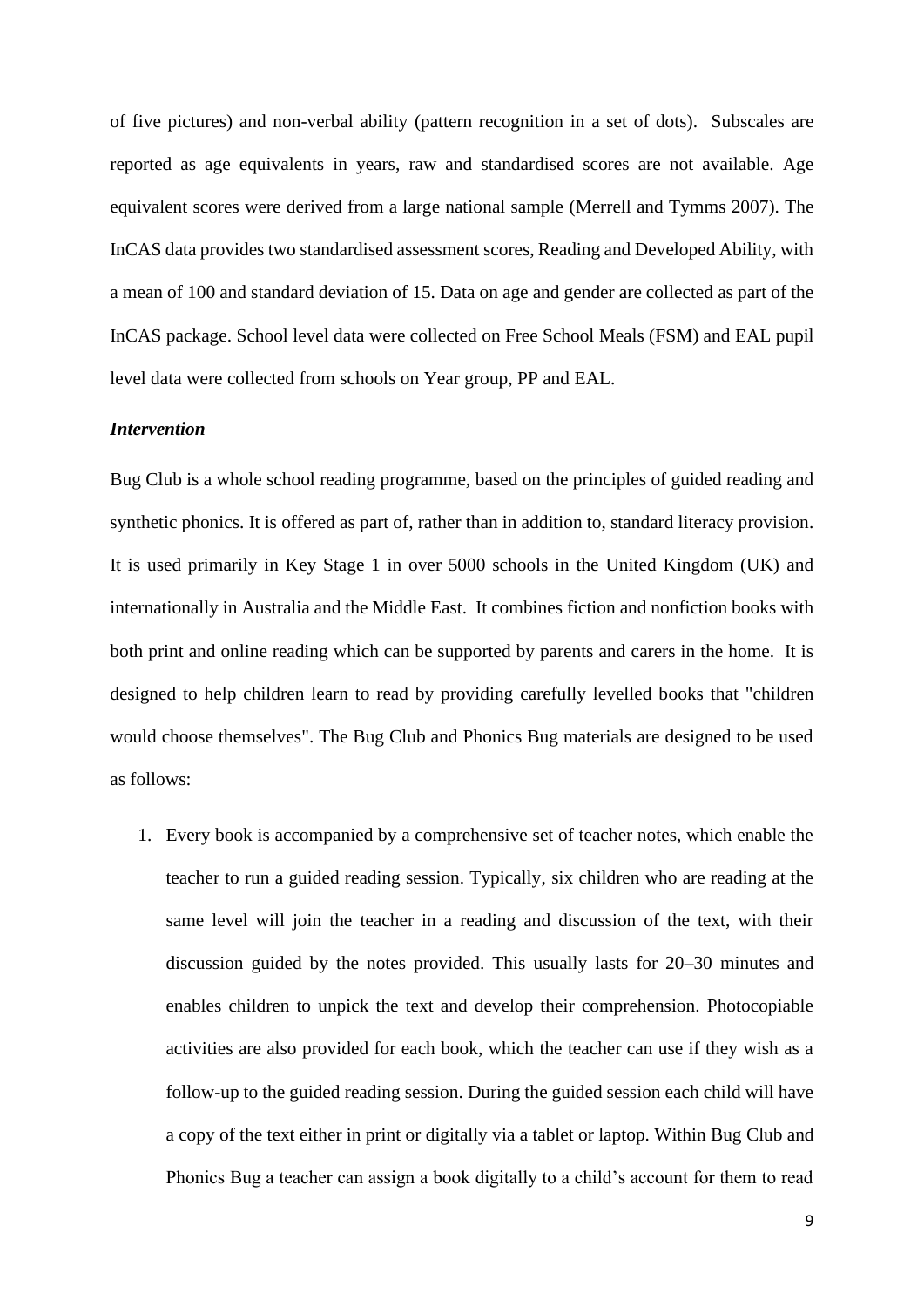at home, or provide the child with a print book to read at home which is at the correct level. If teachers assign the digital version of the text, then comprehension/phonics questions are delivered to the child through the text, which help to build understanding while reading independently. The results of these questions are reported to the teacher for formative assessment purposes. Both print and digital copies include notes for parents/carers to support their children in independent reading.

2. Phonics Bug for whole school teaching contains interactive whiteboard lessons to be delivered daily throughout reception and year 1 (4–6 years old). The lessons follow a structured progression of phonic sounds to build children's reading fluency. Each lesson examines the sound, reading, spelling, writing and follow-up activities supported by audio, and in some cases video, to demonstrate and deliver the lesson. Each lesson is supported by a suite of games. These can be played by the class on the interactive whiteboard to help embed and formatively assess knowledge of phonic sounds.

Teachers received training in the implementation of Bug Club, described in the introduction, shortly before implementation. Bug Club is designed for use as part of schools' standard literacy provision, and to enhance the quality of provision, rather than as additional teaching time. To document level of use of Bug Club, teachers in Bug Club schools were asked to report their level of implementation of Bug Club for one week, monthly, in the original Bug Club schools from February to June 2015 and in the novice Bug Club schools (formerly the control schools) February to June 2016. They were asked about the materials they used in that week, how often they used them and in what contexts, using the scoring of 4=every day; 3=2-3 times per week; 2=once a week; 1=not at all. Usage was classified under six groupings, as follows (scores in each group were weighted by number of variables, thus the range for each group was maximum  $= 4$ , minimum  $= 1$ :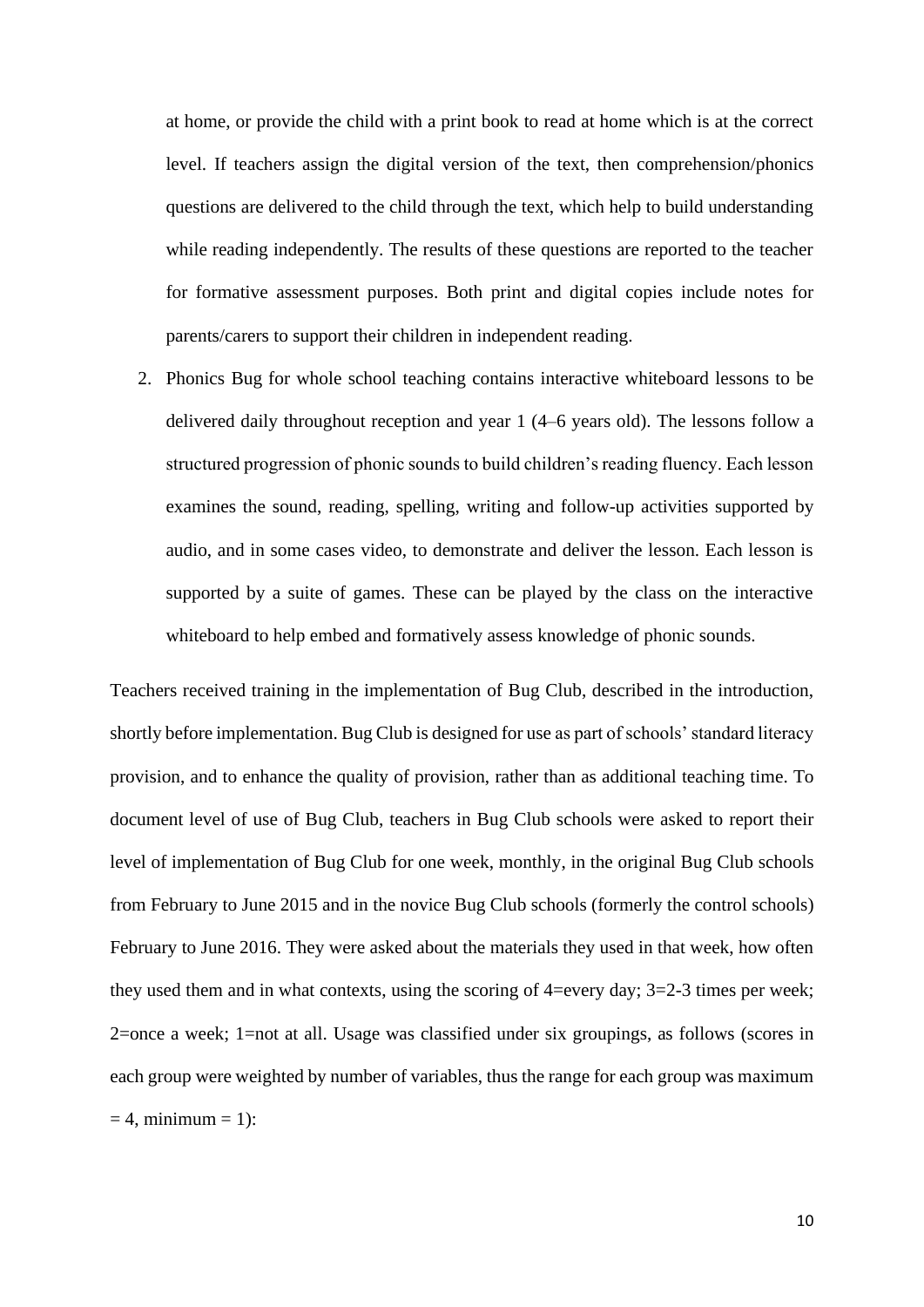- 1. Use of print resources: Bug Club books and phonics books in class and out of class, use of teacher support materials (5 variables).
- 2. Use of online resources: Bug Club books and phonics books in class and out of class, use of teacher support materials (5 variables).
- 3. Contexts where Bug Club print resources used: Guided reading, independent reading, home reading, materials to teach (4 variables).
- 4. Contexts where Bug Club online resources used: Guided reading, independent reading, home reading, materials to teach (4 variables).
- 5. Contexts where Bug Club phonics resources used: Guided reading, independent reading, home reading, materials to teach (4 variables).
- 6. Use of non Bug Club resources: books for Guided reading print, online and phonics, books for independent reading, home reading, teacher support materials for print, phonics and spelling and grammar (8 variables).

From baseline to A1 62 of the 69 teachers in Bug Club schools completed all five diaries and results are displayed in Table 4. There was substantial variation in the extent to which teachers used Bug Club resources, and in which contexts. For example, two teachers reported not using Bug Club print resources at all and using Bug Club online resources very little, whilst two teachers reported using print resources daily in a range of contexts (inside and outside class) and using online resources, including Phonics Bug, two to three times weekly (inside and outside class). This variation was observed between schools but also between teachers in the same school. The average score on the use of the range of Bug Club print resources over the five months was just over once a week. Diary data was also examined for the period A2 to A3. Unfortunately during this period a considerably smaller number of teachers completed the diaries and they did so less consistently. Only 36 teachers in the 15 control schools that started using Bug Club at A2 completed at least one month of the diary by A3 and only three teachers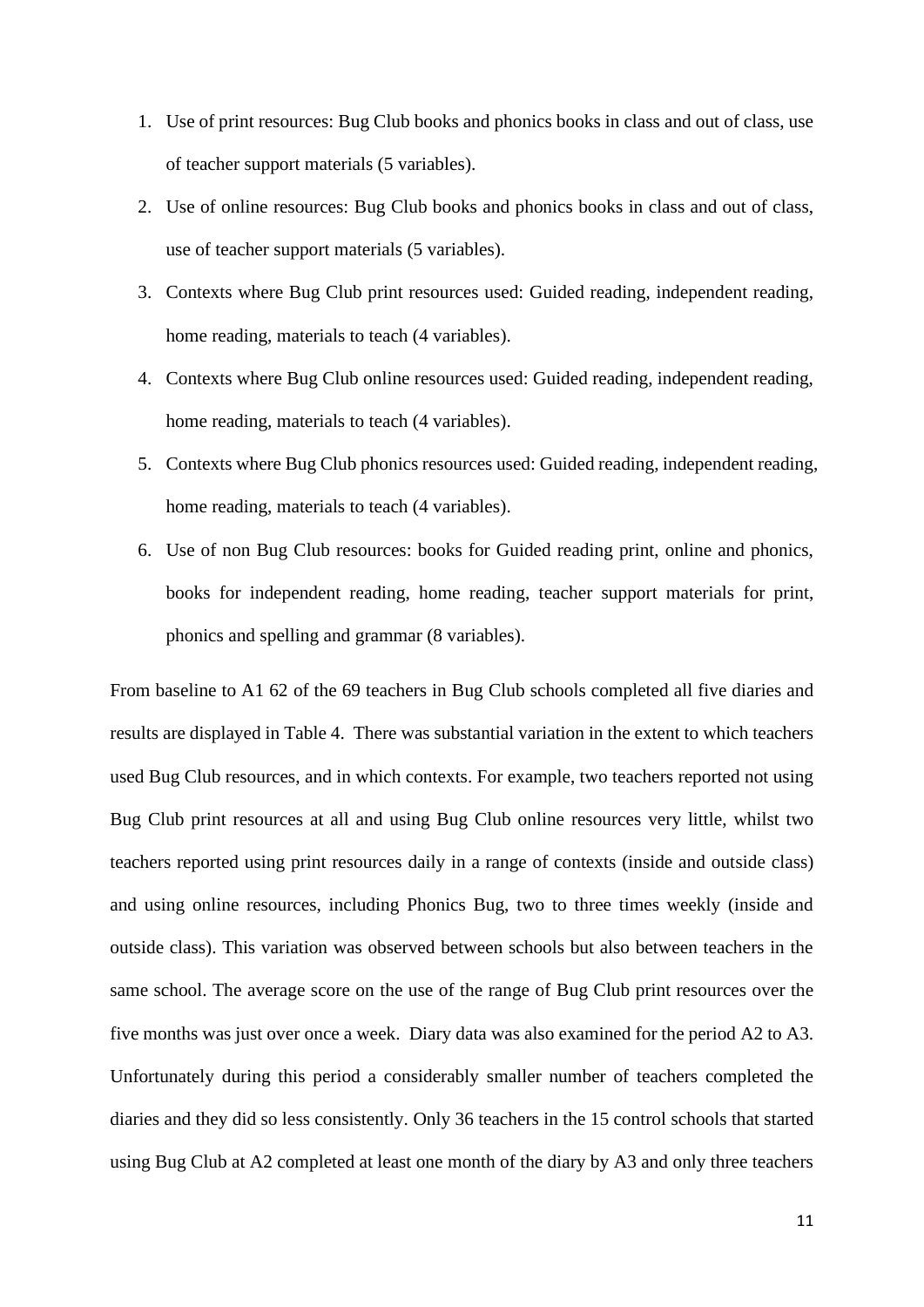completed all five months. This data was insufficiently complete to provide a reliable estimate Bug Club usage.

## *Table 4: Here*

## *Control*

In common with the Bug Club schools, control schools in England delivered the Key Stage 1 English Programmes of Study introduced in September 2014. The programmes comprised of: spoken language; reading (word reading and comprehension) and writing (transcription, composition and vocabulary, grammar and punctuation (DfE 2013). The control school in Northern Ireland delivered the Language and Literacy *area of learning*; one of six areas taught as part of the primary curriculum (CCEA 2007).

## *Ethics*

Initial interest in the project was indicated by the schools themselves, following full briefing on Bug Club and the study, with the understanding that they would be randomly allocate to receive Bug Club in the first or second year of the study. Classroom teachers were approached individually to give informed consent. Parents were given information on the project and given the opportunity to withdraw their children from the study. Every member of the research team going into schools to collect data had a current DBS clearance provided to the school prior to the visit. Data on both children and teachers was anonymised for storage and reporting, maintaining confidentiality. The content of Bug Club is consistent with children's normal reading curriculum and is based on published principles of good practice. The InCAS assessments are frequently used by UK schools to inform them of individual and group progress in key curriculum area.

#### *Analysis strategy*

Differences between Bug Club and control groups were tested for statistical significance using multi-level hierarchical regression in Stata 15, with child and school levels to account for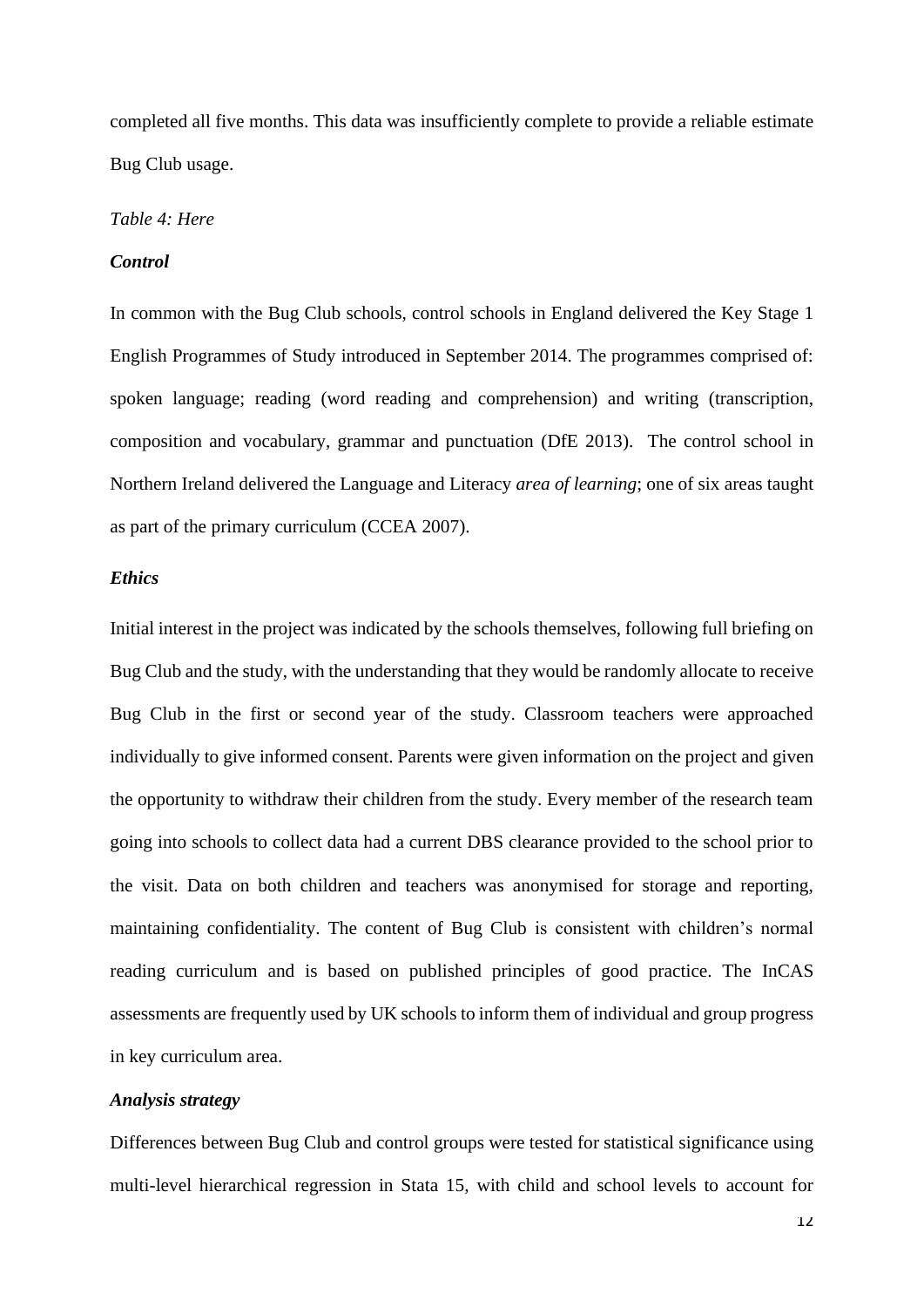baseline school level differences, and controlling for baseline variables to account for individual differences, as follows: reading/spelling measure, auto-regressing the relevant baseline score on the relevant outcome; PP, EAL, gender and Year group. Parsimonious models were selected to minimise levels of missing data and to make interpretation of the results simpler. All child level variables were initially entered into the regressions in the relevant models but were excluded from the final model if they failed to reach a probability at any point of the analysis at or below *p* = .10. Cohen's *d* effect sizes were calculated by dividing gain scores on the various reading and spelling measures by their pooled standard deviation.

#### **Results**

Bug Club and control groups were similar at baseline on the standard scores for Reading and Developed Ability and samples were close to the national average standard scores (mean 100) for both scales (Table 5). The average age of children at baseline was 6.45 years for both groups

## *Table 5: Here*

## *Impact of Bug Club by condition*

The impact of Bug Club from baseline to A1, baseline to A2 and A2 to A3 was estimated for the standardised reading measure, its subscales, spelling and picture vocabulary (Table 6). Before accounting for school level variance pupils in Bug Club schools made significantly more progress on the reading standardised measure and all of its subscales. However school level variance (intraclass correlation) accounted for 13% of the variance on reading standardised, making it advisable to control for this in a multilevel model. In this model, from baseline to A1, pupils in the Bug Club schools made significantly more progress on the standardised reading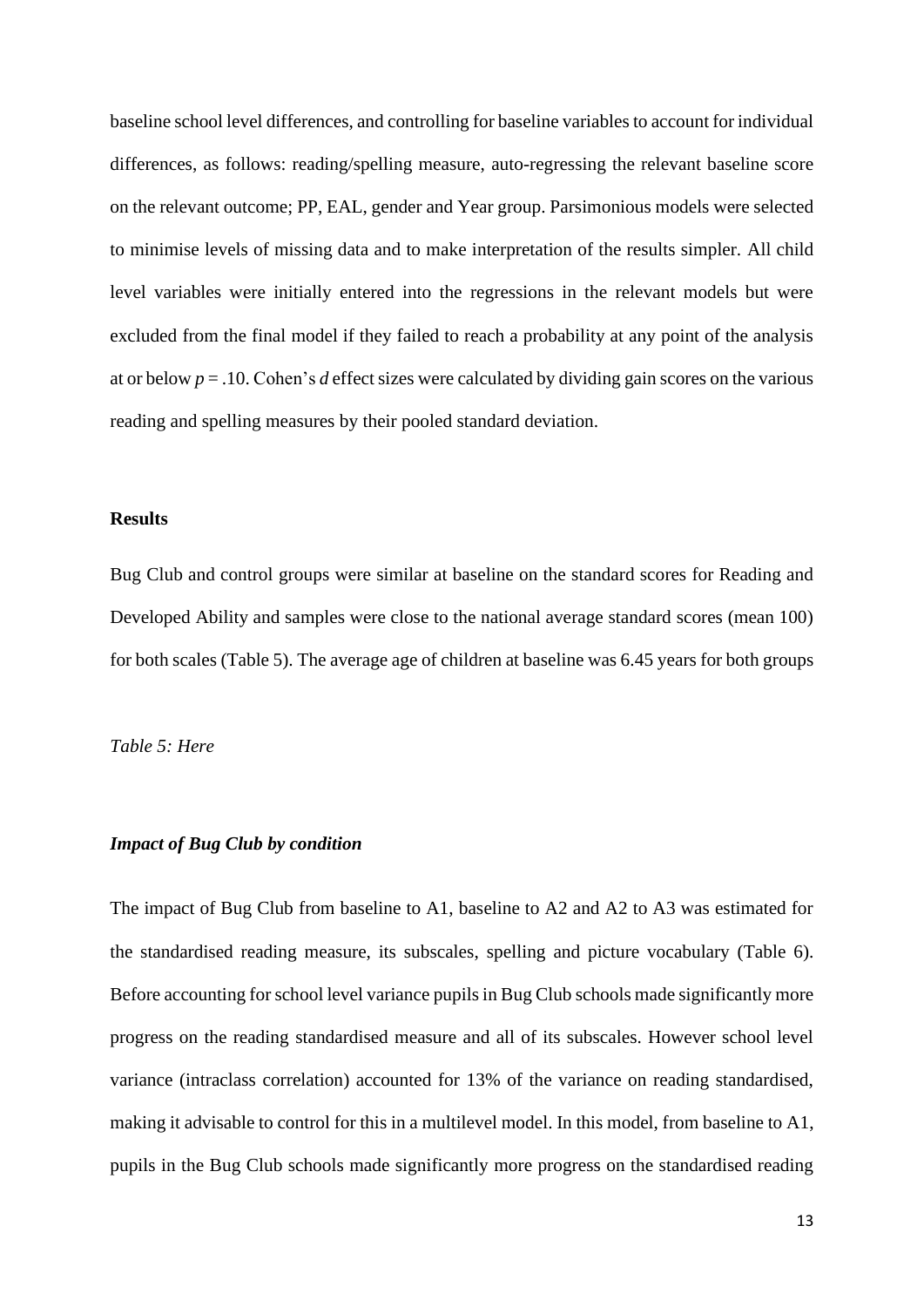measure than pupils in control schools  $(1.75$  standardised points, es  $= .18$ ) and significantly more progress in the subscales: word decoding, comprehension and spelling. At A2, for those pupils experiencing Bug Club for three terms (Y1 at baseline moving to Y2 at A2), whilst pupils in Bug Club schools made significantly more progress on Reading Standardised before accounting for school level variation (es .16), in a multilevel model the advantage of the Bug Club group on Reading Standardised (1.92 standardised points, es .16) failed to reach statistical significance but was significant in the word decoding subscale (six months more progress over 12 months. A significant impact of Bug Club on reading progress was not found in the replication study, comparing Y1 and Y2 control children from baseline to A1 with Y1 and Y2 children in the same schools over the same time period in the following year, when their schools had adopted Bug Club (A2 to A3). However, this Bug Club group did make significantly more progress in picture vocabulary than their same school controls from the previous year, with Bug Club children making an average two months more progress over five and a half months than control children.

## *Table 6: Here*

## *Pupil and school characteristics and progress in literacy*

To investigate whether or not Bug Club was more effective for some groups of children than others in terms of reading progress, multilevel regression analyses were conducted to look for any interaction effects. Interaction effects between pupil characteristics and Bug Club were tested from baseline to A1, baseline to A2 and A2 to A3. Interaction effects were explored at the pupil level between Bug Club and gender, Year group, PP and EAL. No pupil level interaction effects were found once school level variation was accounted for, for gender, Year group or EAL, in other words, these pupil level characteristics made no difference to the effectiveness of Bug Club.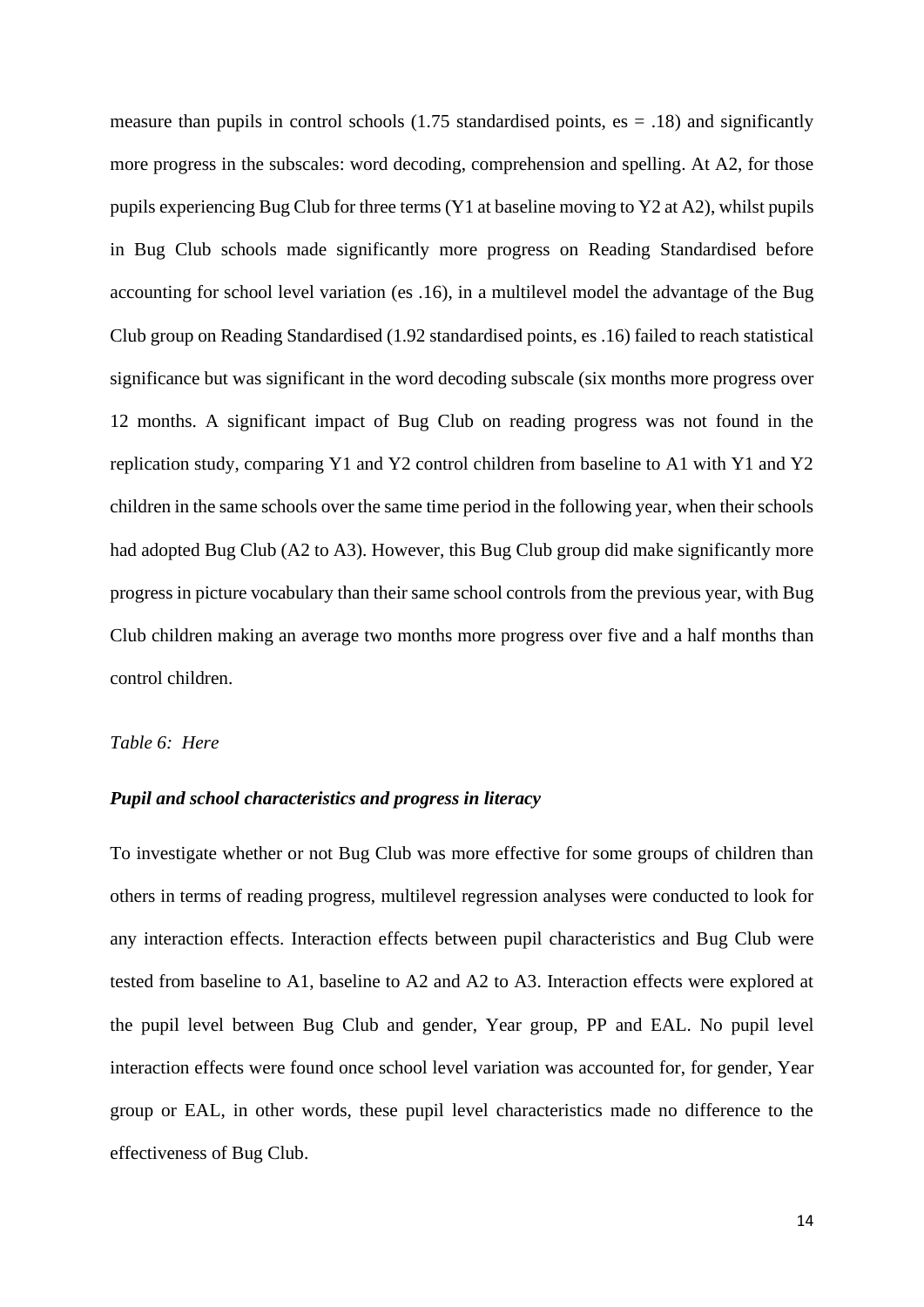However, a significant interaction effect was found for school level FSM at A1 (Table 7). Bug Club had a greater impact (relative to control children) on the reading gains (Reading Standardised) of children in schools with a larger percentage of children on FSM (Table 7). The interaction effect was not apparent at A1 for pupil level PP, although, comparing subgroups on Reading Standardised, for children on FSM Bug Club children scored significantly higher than control children (Bug Club  $M = 104$ ,  $SD = 17$ ; Control  $M = 97$ ,  $SD = 14$ ;  $t(234)$ ,  $-3.66$ ,  $p < .001$ ,  $d = 0.48$ ), for children not on FSM Bug Club children did not score significantly higher than control children (Bug Club  $M = 110$ ,  $SD = 15$ ; Control  $M = 109$ ,  $SD = 15$ ;  $t(1,020)$ , -0.80,  $p=164, d=0.07$ ).

## *Table 7: Here*

At A2, a significant interaction effect was found for pupil level PP on Reading Standardised for those pupils experiencing Bug Club for three terms (Y1 at baseline moving to Y2 at A2) (Table 8). Comparing subgroups on Reading Standardised at A2, for children on FSM Bug Club children scored significantly higher than control children (Bug Club  $M = 105$ ,  $SD = 16$ ; Control  $M = 96$ ,  $SD = 16$ ;  $t(112)$ ,  $-8.79$ ,  $p = .004$ ,  $d = 0.55$ ), for children not on FSM Bug Club children did not score significantly higher than control children (Bug Club  $M = 110$ ,  $SD = 15$ ; Control  $M = 110$ ,  $SD = 15$ ;  $t(468)$ ,  $-0.194$ ,  $p = .846$ ,  $d = 0.02$ ). At A2 the interaction effect was not apparent for school level FSM.

## *Table 8: Here*

For the replication study, neither the interaction effect for pupil level PP nor school level FSM and condition for the outcome Reading Standardised, reached statistical significance (Table 9). Comparing subgroups on Reading Standardised at A3, for children on FSM Bug Club children did not score significantly higher than control children (Bug Club  $M = 98$ ,  $SD = 17$ ; Control M  $= 97$ , *SD* = 14; *t*(234), -0.965, p=.347, *d* = 0.13), for children not on FSM Bug Club children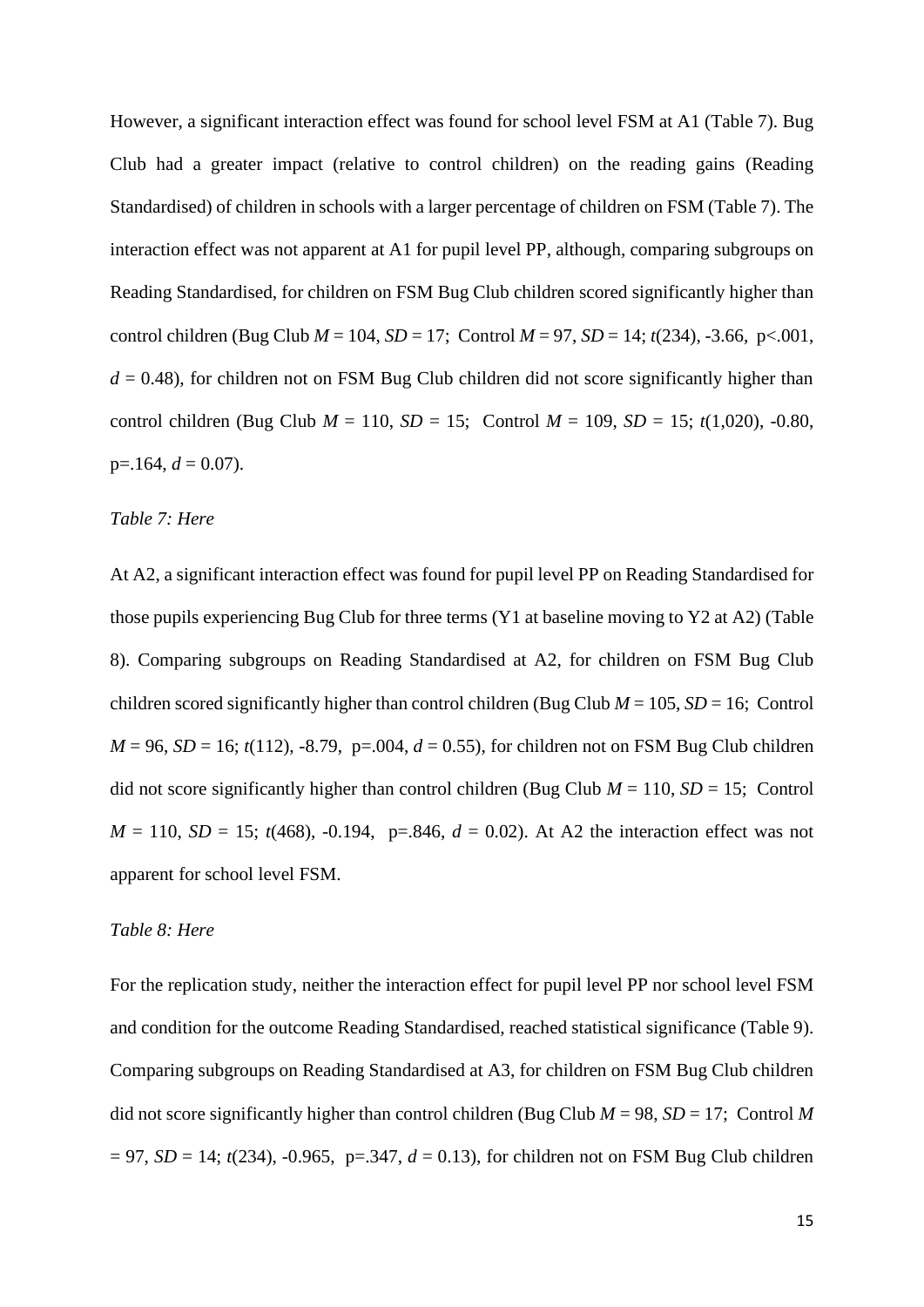did not score significantly higher than control children (Bug Club  $M = 109$ ,  $SD = 15$ ; Control *M* = 109, *SD* = 14; *t*(995), .442, p=.958, *d* = -0.03).

## *Table 9: Here*

## *The impact of Bug Club over five terms*

One group of Bug Club pupils (Group A) could be followed up over five terms to investigate the impact of Bug Club on literacy over time. This group were in Year 1 in 2014-15 and aged 5 years, 11 months when first assessed in January 2015. Their reading age equivalent at that time was one month below the norm for the test (5y 10m) (Table 10). Following the introduction of Bug Club to their classrooms they overtook reading age norms by A1 and although progress slowed subsequently, after five terms (1y 6m) of Bug Club they were 11 months ahead of the norm Reading Age. Children on PP made slightly greater progress in their reading (2y 8m) over the five terms than children not on PP  $(2y 7m)$ , but this did not approach statistical significance (t  $(282)$ = -.508, p=.613). Boys made slightly greater progress in their reading  $(2y 8m)$  over the five terms than girls  $(2y \, 6m)$ , but this did not reach statistical significance (t  $(283)=1.422$ ,  $p=.156$ ).

## *Table 10: Here*

Bug Club pupils made a spurt of progress from baseline to A1, slowing from A2 to A3. Figure 1 shows the mean for gains in each assessment during the two periods for those pupils followed over five terms. From baseline to A1, in all but the spelling test, the pupils were making over a year's progress in two terms. This was also demonstrated by the statistically significant effects that were found at A1 and A2 between the Bug Club and control groups on many of the assessments. From A2 to A3 the pupils were continuing to make expected but not accelerated progress.

#### Figure 1: Here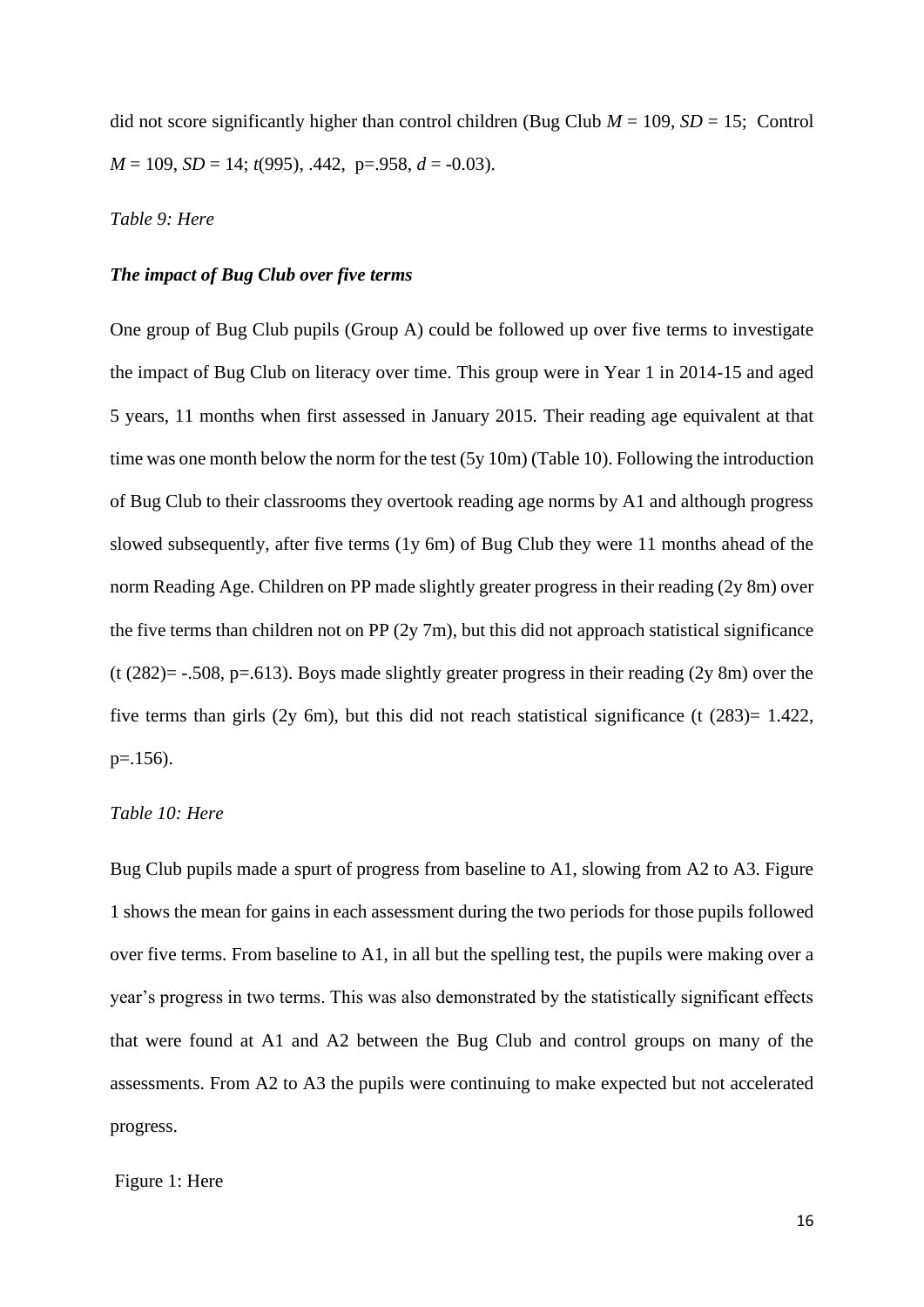#### **Discussion**

This last section summarises the main findings of the evaluation, explores possible explanations of the findings and implications for the reading curriculum in the early years of primary school. It ends with some reflections on the RCT approach in schools and education research more broadly based on our learning from the strengths and limitations of the Bug Club evaluation and previous research.

Pupils in Bug Club schools made significantly greater progress in their reading than children in schools not yet using Bug Club from baseline to A1 (two terms) and from baseline to A2 on decoding (three terms). However, the magnitude of the overall effects were small. At A1 and A2, pupils in the Bug Club schools made approaching two more points (1.75/1.92) progress on the standardised reading measure (es  $= .18$  and .16 respectively) than pupils in control schools. The advice in conducting RCTs is to run a power analysis to estimate an appropriate sample size. The typically resulting large samples provide confidence in the significance of any differences observed between intervention and control groups, hence the statistical significance, but those differences may be very small. Significant differences between Bug Club and control children, using a waiting list design, were not found in the replication study, where pupils who participated in Bug Club over five months, from A2 to A3, made expected but not accelerated progress. Y1 Bug Club pupils recruited at the beginning of the study were followed up over five terms at the end of which time they were 11 months ahead on their expected InCAS age equivalent reading score, relative to their chronological age. At baseline they had been 1 month behind in terms of reading age. In this study there was a significant interaction effect between Bug Club and social disadvantage (as measured by FSM and PP). Bug Club was most effective for schools with a high proportion of pupils on FSM at A1 and for pupils on PP at A2. The lack of consistency on whether this poverty effect was at school or pupil level leaves a question mark as to the precise locus of the effect and since the finding was not anticipated on any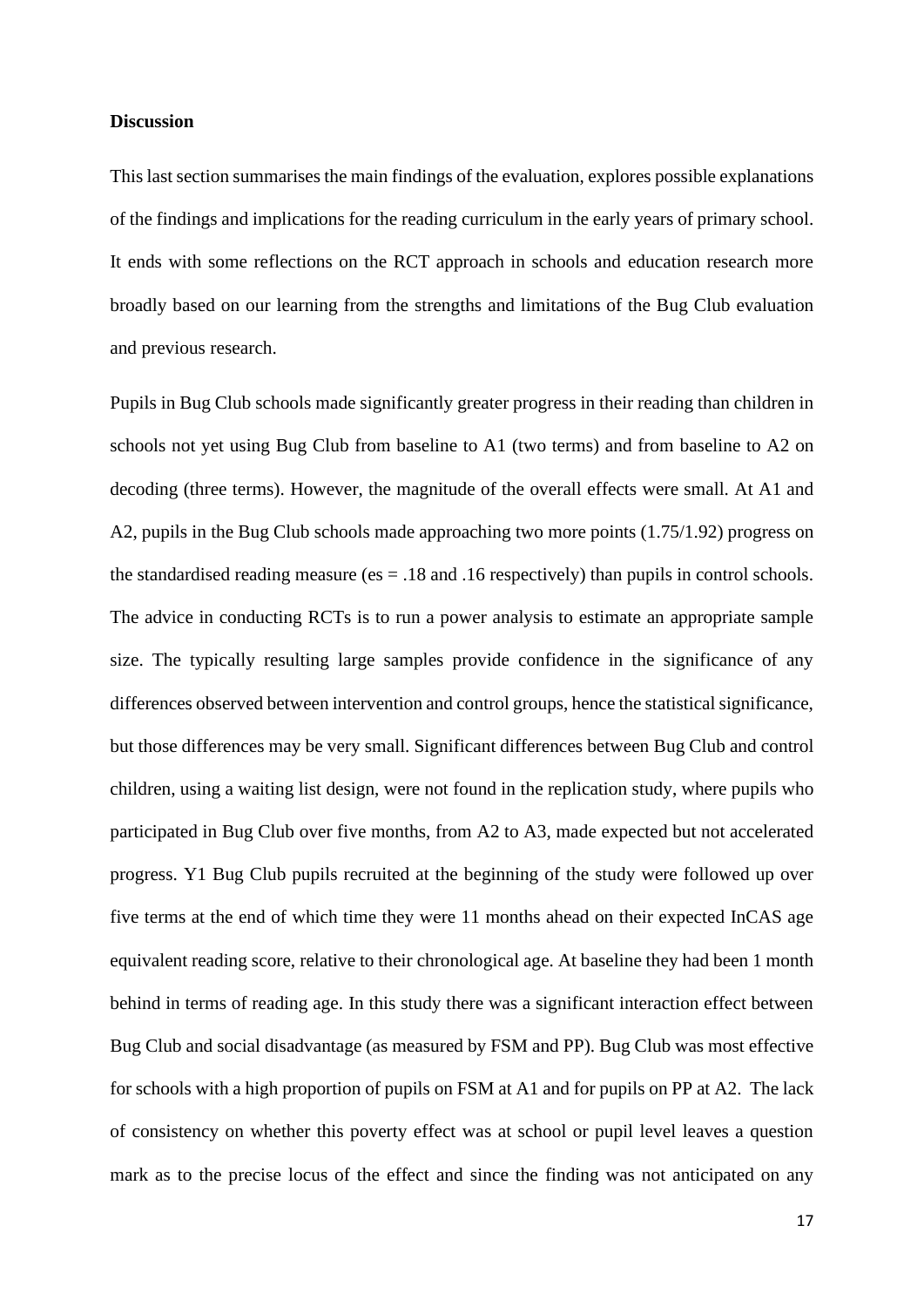previous theoretical or empirical grounds would need replication. At A2, after three terms with Bug Club, children on PP had made an average gain of 9.4 points on the standardised reading measure, compared to 4.0 points by the equivalent control children, a small but useful effect (es = .34). However, these findings for pupils on PP were not repeated in the replication study.

How can we account for these findings? Firstly, he positive findings of Bug Club in the first year, particularly in decoding, might partly be explained by its systematic approach to phonics teaching in addition to an integration of decoding and comprehension skills (Higgins et al.2017). No similar RCTs with this specific age group and of this type of reading programme currently exists that measures vocabulary, decoding and comprehension. However, compared to the closest; Open Court Reading and Reading Street, the ES for standardised reading was slightly higher than for Bug Club, whilst Bug Club was particularly effective for decoding.

Secondly, the success of Bug Club for children from poorer families, though tentative, might be explained, in part, by the home and school collaboration supported by the programme. The specific aspects of SES that contribute to lower outcomes are multifaceted. Low SES families often lack the resources to provide the range of leisure and social activities experienced by children from high SES families (Esping-Andersen et al. 2012). The home environment is less likely to provide the different types of opportunity that associated with supporting the development of reading, such as easily accessible reading material (Yeo, Ong and Ng 2014). The inclusion of texts in the Bug Club programme, which are accessible at home and school using different media and reading genres, and designed to promote pupil motivation and engagement, might be expected to be particularly valuable for socially disadvantaged children. In addition, one of the three interventions identified as having the most impact for this group of pupils in a recent review; feedback and progress monitoring, is an integral part of the Bug Club programme though, for example guided reading and resources available online for home use (Dietrichson et al. 2017).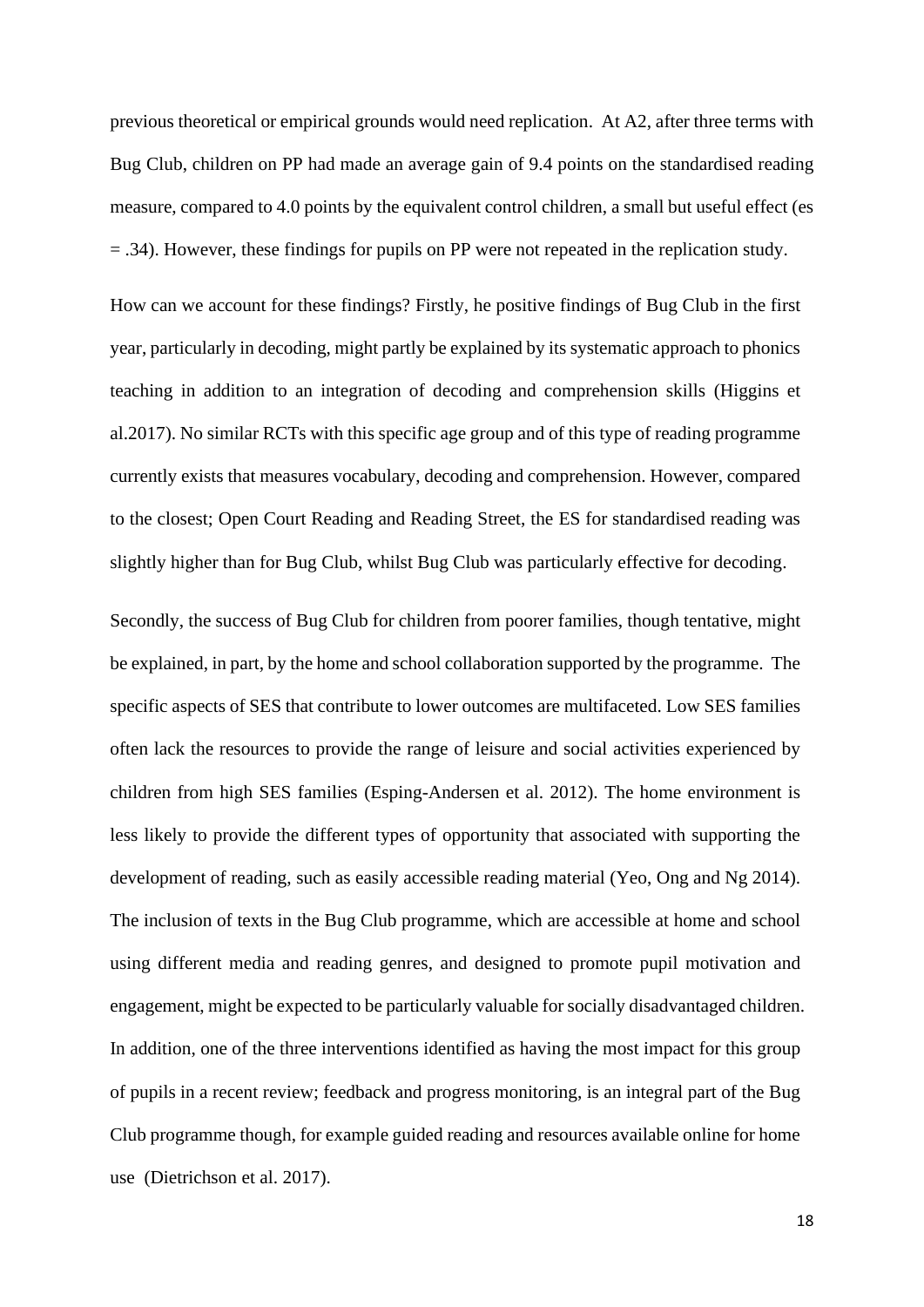However, accounting for the findings from the second year of the study is more complex, namely; a) why did the replication study of two terms of Bug Club in the second year of the evaluation not elicit the significant gains reported in the first year and b) why did the accelerated progress evident from baseline to A1 flatten out in the second year of the study? One obvious explanation is that fidelity to the Bug Club programme was not consistent in the second year of the programme and the poor reporting on usage by teachers in the second year adds weight to this proposition. The fact that 13% of the variance on children's performance on the standardised reading measure was explained at school level is consistent with this explanation. As teachers' reports of their use of Bug Club from A2 to A3 were very incomplete we cannot make robust judgments about whether teachers implemented the programme in a different way in the second year of the study. However, in the second year of the Bug Club evaluation, a new primary school curriculum with changes in assessment and reporting system were introduced in England which might have influenced the time available for staff to sustain the same attention on the Bug Club programme. Moreover, the Bug Club programme is designed to be flexible is often used in conjunction with other materials, such as other learning websites, other reading schemes and self-made teacher materials. This flexibility is intended to give teachers the freedom to implement Bug Club in a way that will best engage their pupils and achieve learning outcomes specific to their school syllabus but presents a considerable challenge in an RCT context and other pedagogies and resources in the classroom that might affect reading attainment. With regard to why accelerated progress flattened out in the second year of the study, there are no studies similar to Bug Club for comparison that could inform us about the expected gains longitudinally, though we might presume that it would be difficult to sustain accelerated progress indefinitely. It also raises questions about the desirability of variety year on year in the child's experience of the curriculum in terms of activities and materials, beyond the obvious need to be developmentally appropriate. Finally it is possible that teachers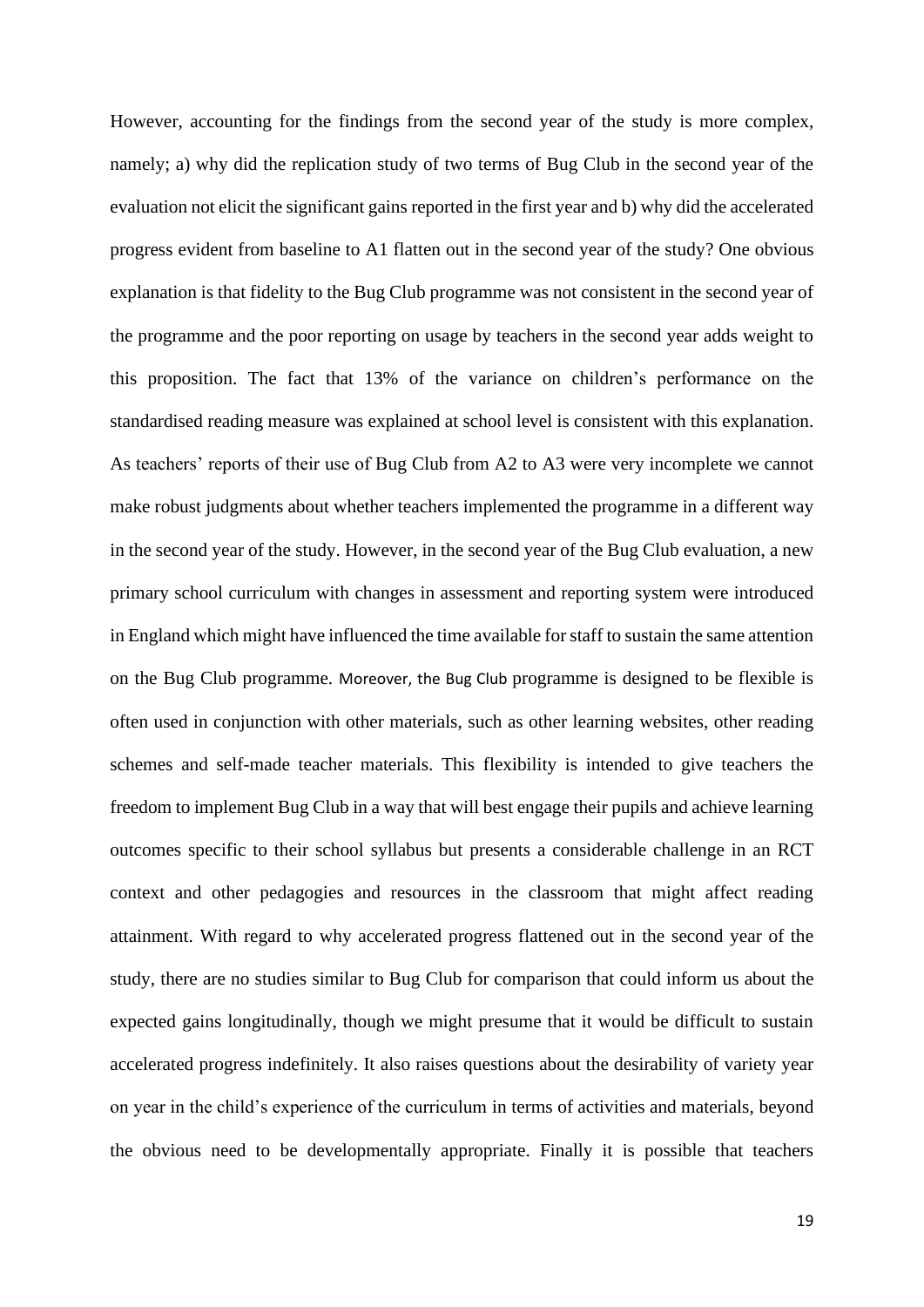'followed the recipe' in the first year but then adapted more in the second year, perhaps beginning to focus on other areas of concern.

Although the effect sizes found in this study were small, this is typical for RCTs in education. A recent analysis of 141 RCTs in education (1,222,024 students) conducted by the EEF in the UK and the National Centre for Education Evaluation and Regional Assistance (NCEE) in the United States, found a mean effect size of 0.06 standard deviations and ranged from -0.16 to 0.74 across the 141 studies (Lotie-Forgues and Inglis 2019). A previous study found an average effect size of 0.23 for non-randomised quasi-experimental studies and 0.16 for randomised experimental studies (Cheung and Slavin 2016). The effect sizes for Bug Club (0.16 and 0.18) are comparable with the findings from both these studies.

## *Limitations of the study*

The present study had limitations and many of these reflect the challenges highlighted in the wider research on RCTs in education. Firstly, we do know that studies have found associations between fidelity to programme implementation and outcomes. A review of 500 studies clearly showed that the level of implementation achieved is an important determinant of programme outcomes and that achieving good implementation increases the chances of programme success in statistical terms (Durlak and DuPre 2008). Therefore, to fully understand and explain the results of the Bug Club evaluation and any other RCT, a robust and comprehensive process evaluation should accompany an RCT (Hanley, Chambers and Haslam 2016). Although it is interesting to note that the more recent, scaled up effectiveness trial of Open Court Reading reported high levels of implementation fidelity with no significant positive effects for the whole cohort. There is still much to consider about how to conduct fidelity studies as it has been demonstrated that high fidelity scores can conceal significant teacher variation, which might have implications for pupil outcomes (Troyer 2017).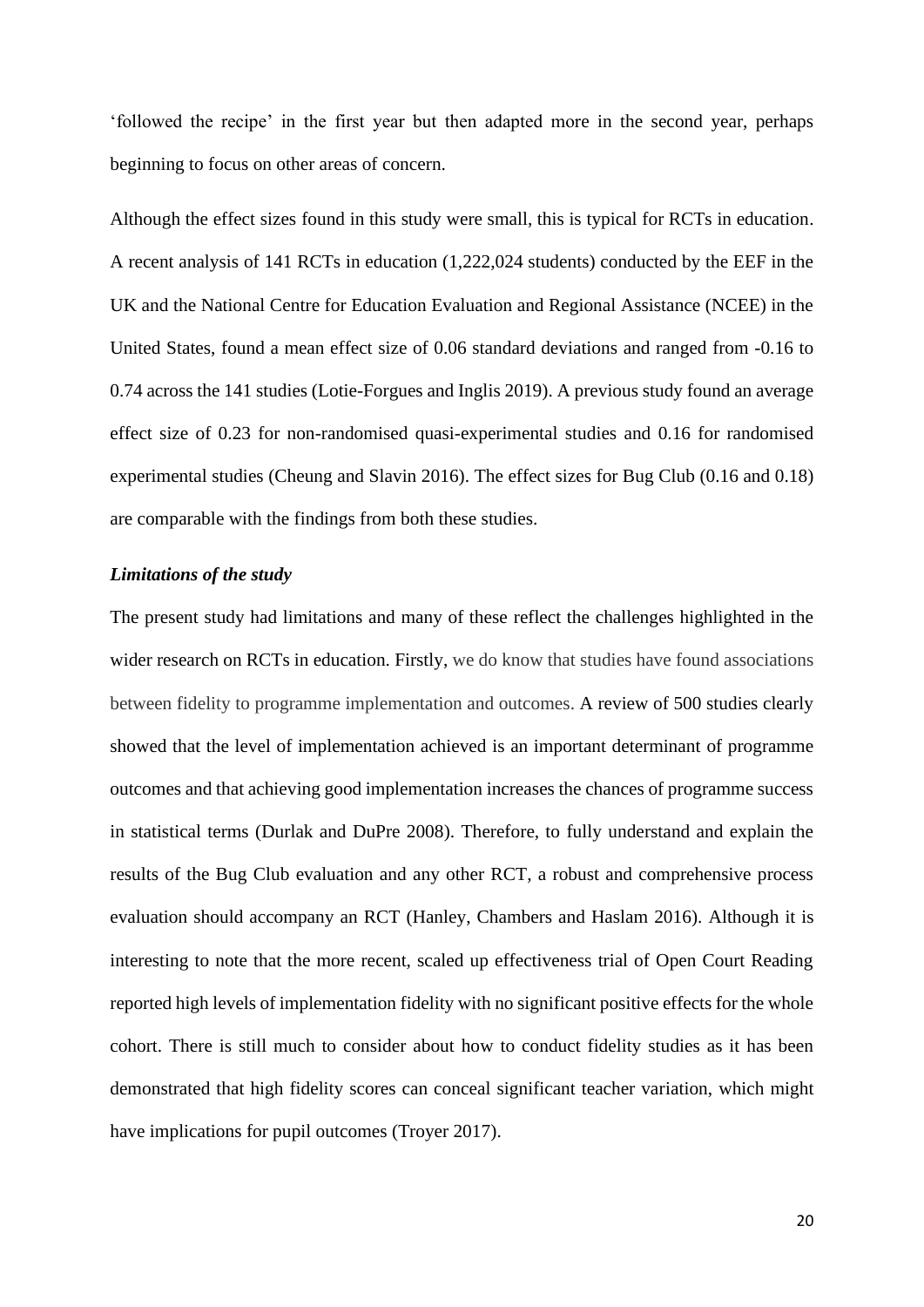Secondly, the contribution of individual teachers to the results of any RCT is an important consideration. As with most RCTs in education, the Bug Club evaluation used standard approaches to ensure that there were no significant differences in characteristics between the pupils and schools in the study. But we have yet to identify how to 'control', if possible or ethical, for teacher characteristics in terms of their efficacy including quality (as opposed to years) of teaching experience. Mendive and colleagues (2016) in their recent RCT of a preschool teacher professional development programme in Chile, found that teaching practices that were 'novel' as opposed part of a regular feature of practice were less likely to be addressed, even if part of a reading programme (Mendive et al. 2016). In this study, teachers in the experimental and control groups spent more time on emerging writing rather than vocabulary. Might it be that the stronger finding for word decoding rather than reading comprehension in the Bug Club study was also a reflection of the education policy focus in England on the teaching of phonics over the past ten years? Hanley and colleagues (2016) raise the interesting issue of allowing teachers time to embed complex programmes or interventions into their practice before a RCT begins and thus moving away from immediate to more medium term effects of a programme. This does raise questions for traditional RCT methodology and the complexities associated with aligning classroom practices and traditional RCT approaches.

## *Implications for practice*

How might professionals in schools use the finding to inform their planning and practice? The accelerated progress of pupils in receipt of PP in the Bug Club schools suggests that evidence informed approaches that are designed for all children, can also support progress for children from families with low SES. This is important, as such a programme has the potential to prevent pupils who might have been at risk, from falling behind in reading. In this way, a whole school reading programme is an early intervention in itself with pupils avoiding potentially damaging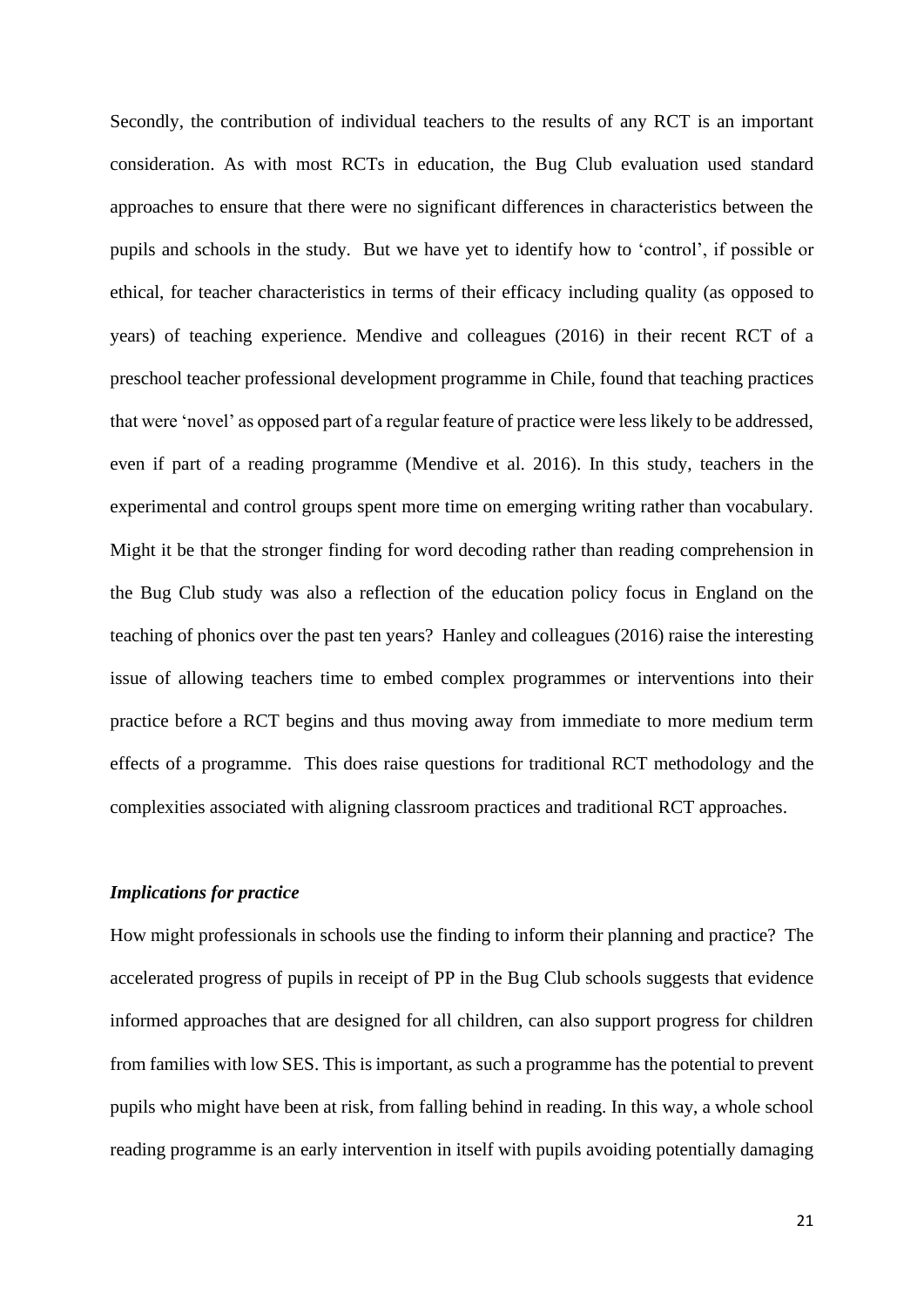and long lasting labels and without the need to draw on any additional resources. At the very least, it might be sensible to argue that where there is positive evidence of effectiveness and no negative evidence, a decision to adopt a programme would be warranted in circumstances where there are no clear implications for diverting substantial resources from elsewhere. With regards to effectiveness for a particular group of children, schools might be informed by their own strategic plans.

Teaching children to read effectively and with enjoyment, requires, in no small part, on skilled teachers using evidence informed pedagogy and curriculums. It is possible to achieve this in the early primary years without the use of a whole school reading programme. However, for some schools it will be attractive, for many reasons, to use a programme that has at least some evidence base and which might be used as a framework to inform the literacy programme throughout the school. These reasons might include, for example, ensuring consistency of approaches across classes in the same year group and as a response and safeguard against high teacher turnover and/or inexperienced literacy teachers.

To conclude, 'Evidence-based research and RCTs in education are in their infancy in the UK…' (Hanley et al. 2016, 296) and this the current study, as the first published RCT of a whole school reading programme undertaken with pupils in years 1 and 2 of primary school in the UK, makes a fundamental contribution to our emerging understanding of what pupil progress might be expected as a result of a reading programme and the challenges of conducting a RCT within a school context.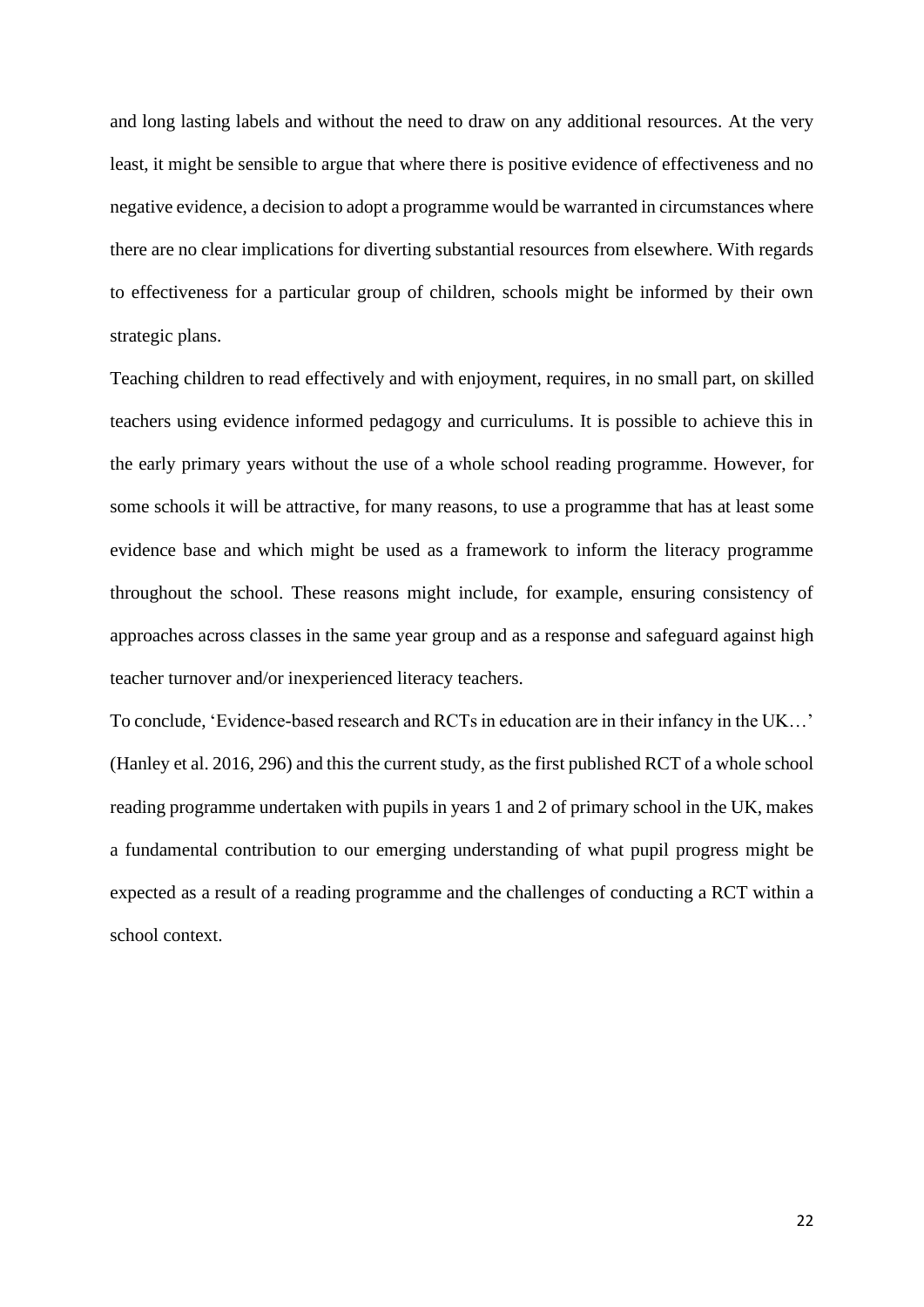## References

- Bond, T. G., & Fox, C. M. (2001). *Applying the Rasch model: Fundamental measurement in the human sciences*. Oxford:Psychology Press.
- Borman, G., Dowling, NM., & Schneck, C. (2007). "The national randomized field trial of Open Court Reading." *Madison, WI: University of Wisconsin*.
- CCEA. (2007). Northern Ireland Curriulum.

http://www.legislation.gov.uk/nisr/2007/46/pdfs/nisr\_20070046\_en.pdf

- Cheung, A. C. K., & Slavin, R. E. (2016). How Methodological Features Affect Effect Sizes in Education. *Educational Researcher*, *45*(5), 283– 292. [https://doi.org/10.3102/0013189X16656615](about:blank)
- Department for Education. (2018). National curriculum assessment at key stage 2 in England, 2018 (provisional).
- Department for Education. (2013). English programmes of study: key stages 1 and 2. https://assets.publishing.service.gov.uk/government/uploads/system/uploads/attachme nt\_data/file/335186/PRIMARY\_national\_curriculum\_-\_English\_220714.pdf
- Desjardins, R., Thorn, W., Schleicher, A., Quintini, G., Pellizzari, M., Kis, V., & Chung, J. E. (2013). *OECD skills outlook 2013: First results from the survey of adult skills*.
- Dietrichson, J., Bøg, M., Filges, T., & Klint Jørgensen, A. (2017). "Academic interventions for elementary and middle school students with low socioeconomic status: A systematic review and meta-analysis." *Review of Educational Research* 87 (2):243-282.
- Durlak, A., & DuPre, E. (2008). "Implementation matters: A review of research on the influence of implementation on program outcomes and the factors affecting implementation." *American journal of community psychology* 41 (3-4):327-350.